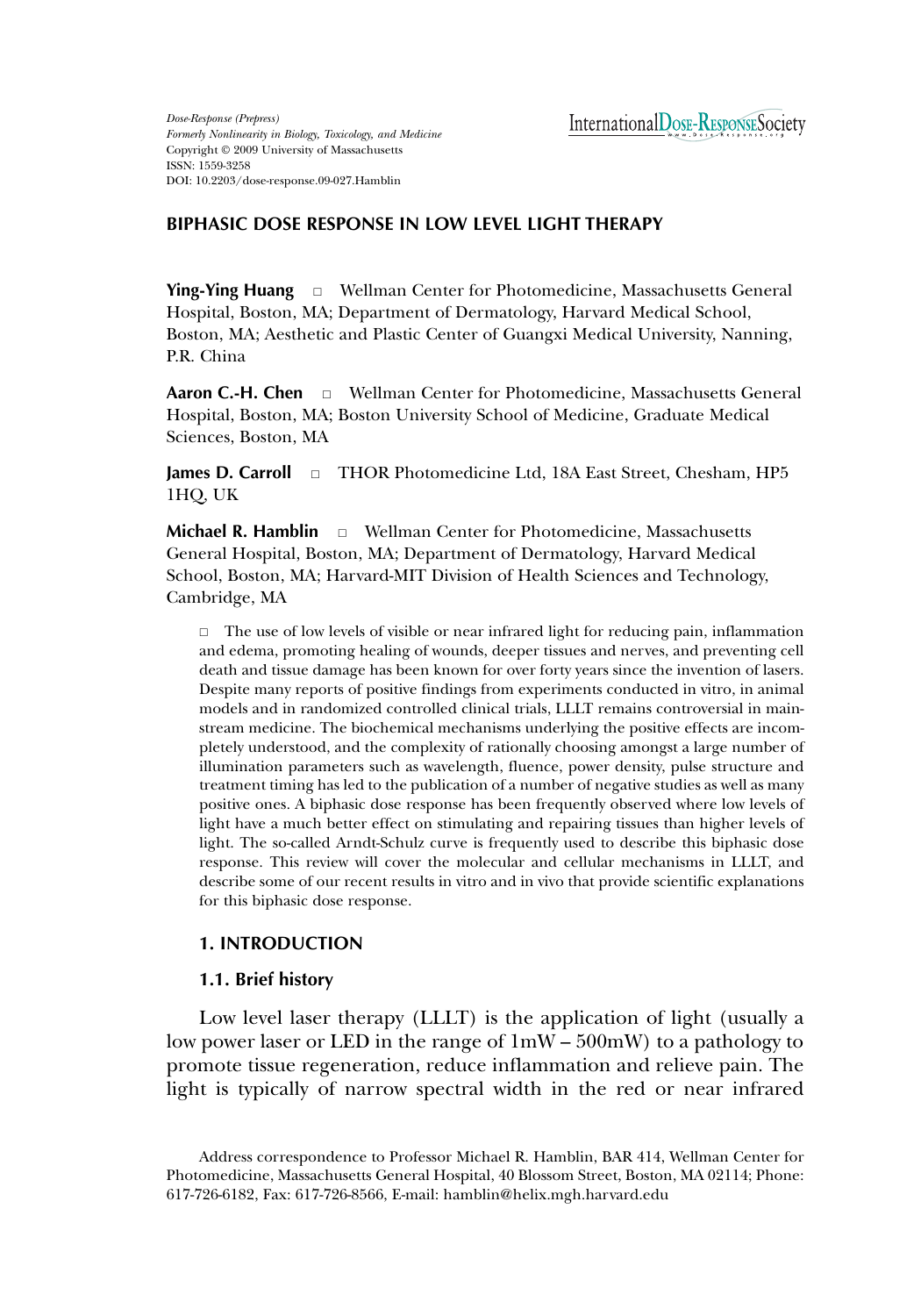(NIR) spectrum (600nm – 1000nm), with a power density (irradiance) between  $1\mathrm{mw}\text{-}5\mathrm{W/cm^2}.$  It is typically applied to the injury for a minute or so, a few times a week for several weeks. Unlike other medical laser procedures, LLLT is not an ablative or thermal mechanism, but rather a photochemical effect comparable to photosynthesis in plants whereby the light is absorbed and exerts a chemical change.

The phenomenon was first published by Endre Mester at Semmelweis University, Budapest, Hungary in 1967 a few years after the first working laser was invented (Mester *et al.* 1967). Mester conducted an experiment to test if laser radiation might cause cancer in mice. He shaved the hair off their backs, divided them into two groups and irradiated one group with a low powered ruby laser (694-nm). The treatment group did not get cancer and to his surprise, the hair grew back more quickly than the untreated group. He called this "Laser Biostimulation".

## **1.2. Evidence for effectiveness of LLLT**

Since 1967 over 100 phase III, randomized, double-blind, placebocontrolled, clinical trials (RCTs) have been published and supported by over 1,000 laboratory studies investigating the primary mechanisms and the cascade of secondary effects that contribute to a range of local tissue and systemic effects.

RCTs with positive outcomes have been published on pathologies as diverse as osteoarthritis (Bertolucci and Grey 1995; Ozdemir *et al.* 2001; Stelian *et al.* 1992), tendonopathies (Bjordal *et al.* 2006b; Stergioulas *et al.* 2008; Vasseljen *et al.* 1992), wounds (Caetano *et al.* 2009; Gupta *et al.* 1998; Ozcelik *et al.* 2008; Schubert *et al.* 2007), back pain (Basford *et al.* 1999), neck pain (Chow *et al.* 2006; Gur *et al.* 2004), muscle fatigue (Leal Junior *et al.* 2008a; Leal Junior *et al.* 2008b), peripheral nerve injuries (Rochkind *et al.* 2007) and strokes (Lampl *et al.* 2007; Zivin *et al.* 2009); nevertheless results have not always been positive. This failure in certain circumstances can be attributed to several factors including dosimetry (inadequate or too much energy delivered, inadequate or too much irradiance, inappropriate pulse structure, irradiation of insufficient area of the pathology), inappropriate anatomical treatment location and concurrent patient medication (such as steroidal and non-steroidal anti-inflammatories which can inhibit healing) (Aimbire *et al.* 2006; Goncalves *et al.* 2007).

## **1.3. The medicine and the dose**

As with other forms of medication, LLLT has its active ingredients or "medicine" (irradiation parameters) and a "dose" (the irradiation time). Table 1 lists the key parameters that define the medicine and Table 2 defines the dose. It is beyond the scope of this paper to exhaustively list and discuss every conceivable aspect of laser radiation or other light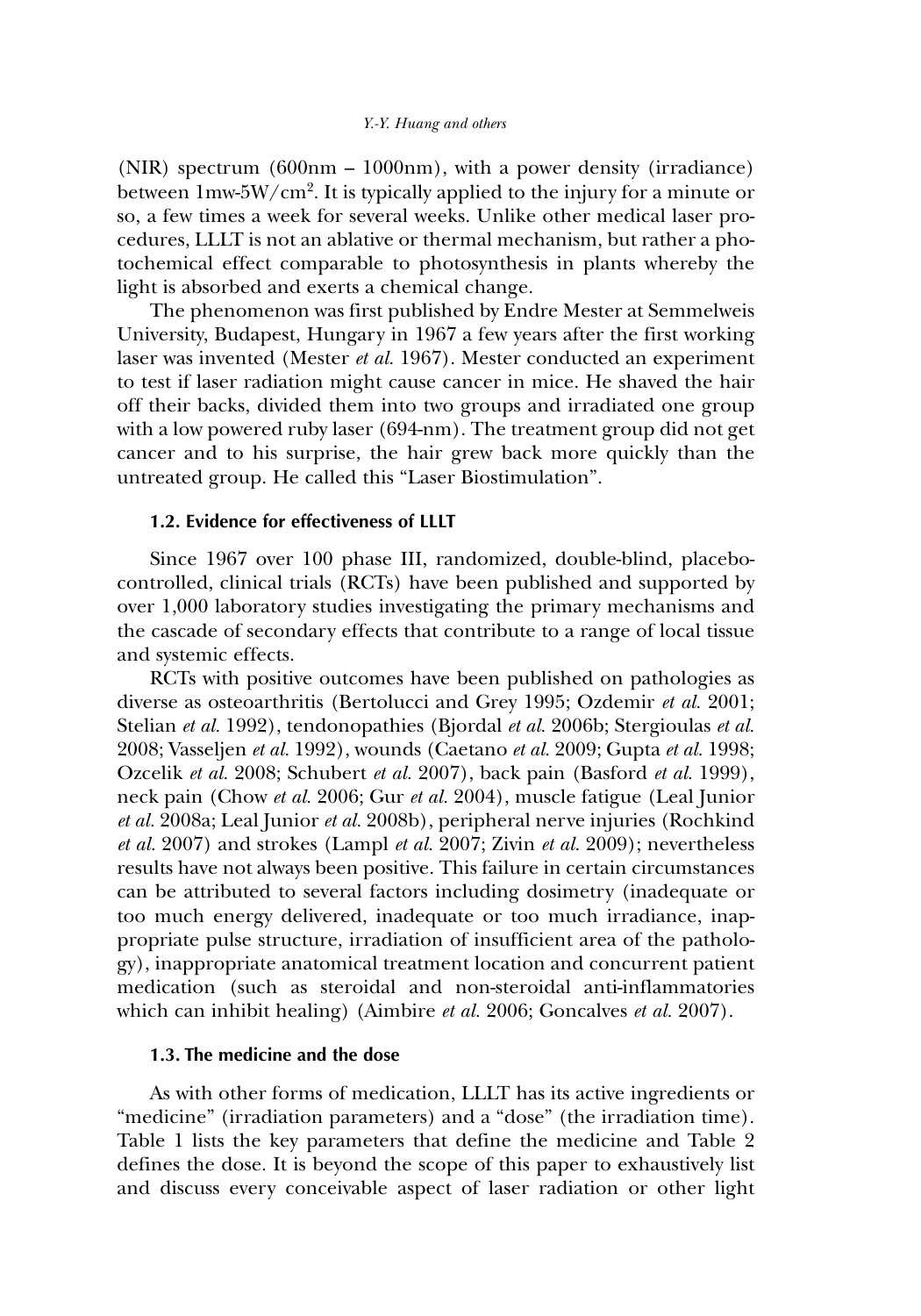| <b>IRRADIATION PARAMETERS</b> (The Medicine) |                                                                           |                                                                                                                                                                                                                                                                                                   |  |  |  |  |
|----------------------------------------------|---------------------------------------------------------------------------|---------------------------------------------------------------------------------------------------------------------------------------------------------------------------------------------------------------------------------------------------------------------------------------------------|--|--|--|--|
| <b>Irradiation</b><br>Parameter              | Unit of<br>measurement                                                    | Comment                                                                                                                                                                                                                                                                                           |  |  |  |  |
| Wavelength                                   | nm                                                                        | Light is electromagnetic energy which travels in discrete<br>packets that also have a wave-like property. Wavelength is<br>measure in nanometres (nm) and is visible in the 400-700 nm<br>range.                                                                                                  |  |  |  |  |
| Irradiance                                   | W/cm <sup>2</sup>                                                         | Often called Intensity, or Power Density and is calculated as<br>Irradiance = Power $(W)/Area$ (cm <sup>2</sup> )                                                                                                                                                                                 |  |  |  |  |
| Pulse structure                              | Peak Power (W)<br>Pulse freq (Hz)<br>Pulse Width (s)<br>Duty cycle $(\%)$ | If the beam is pulsed then the Power should be the Average<br>Power and calculated as follows:<br>Average Power (W) = Peak Power (W) $\times$ pulse width (s) $\times$<br>pulse frequency (Hz)                                                                                                    |  |  |  |  |
| Coherence                                    | depends on                                                                | Coherence length Coherent light produces laser speckle, which has been<br>postulated to play a role in the photobiomodulation<br>spectral bandwidth interaction with cells and subcellular organelles.                                                                                            |  |  |  |  |
| Polarisation                                 | Linear polarized<br>or circular<br>polarized                              | Polarized light may have different effects than otherwise<br>identical non-polarized light (or even 90-degree rotated<br>polarized light). However, it is known that polarized light is<br>rapidly scrambled in highly scattering media such as tissue<br>(probably in the first few hundred µm). |  |  |  |  |

**TABLE 1.** Parameters involved in determining the LLLT "medicine"

sources however we believe we have captured the main elements with some comment on others.

Energy (J) or energy density  $(J/cm<sup>2</sup>)$  is often used as an important descriptor of LLLT dose, but this neglects the fact that energy has two components, power and time,

Energy (J) = Power (W) 
$$
\times
$$
 Time (s)

and it has been demonstrated that there is not necessarily reciprocity between them; in other words, if the power doubled and the time is halved then the same energy is delivered but a different biological response is often observed.

It is our view LLLT is best described as two separate sets of parameters;

- (a) The medicine (irradiation parameters)
- (b) The dose (time)

This paper will mainly focus on irradiance and time, as it is beyond the scope of this paper to report in detail on the response to all aspects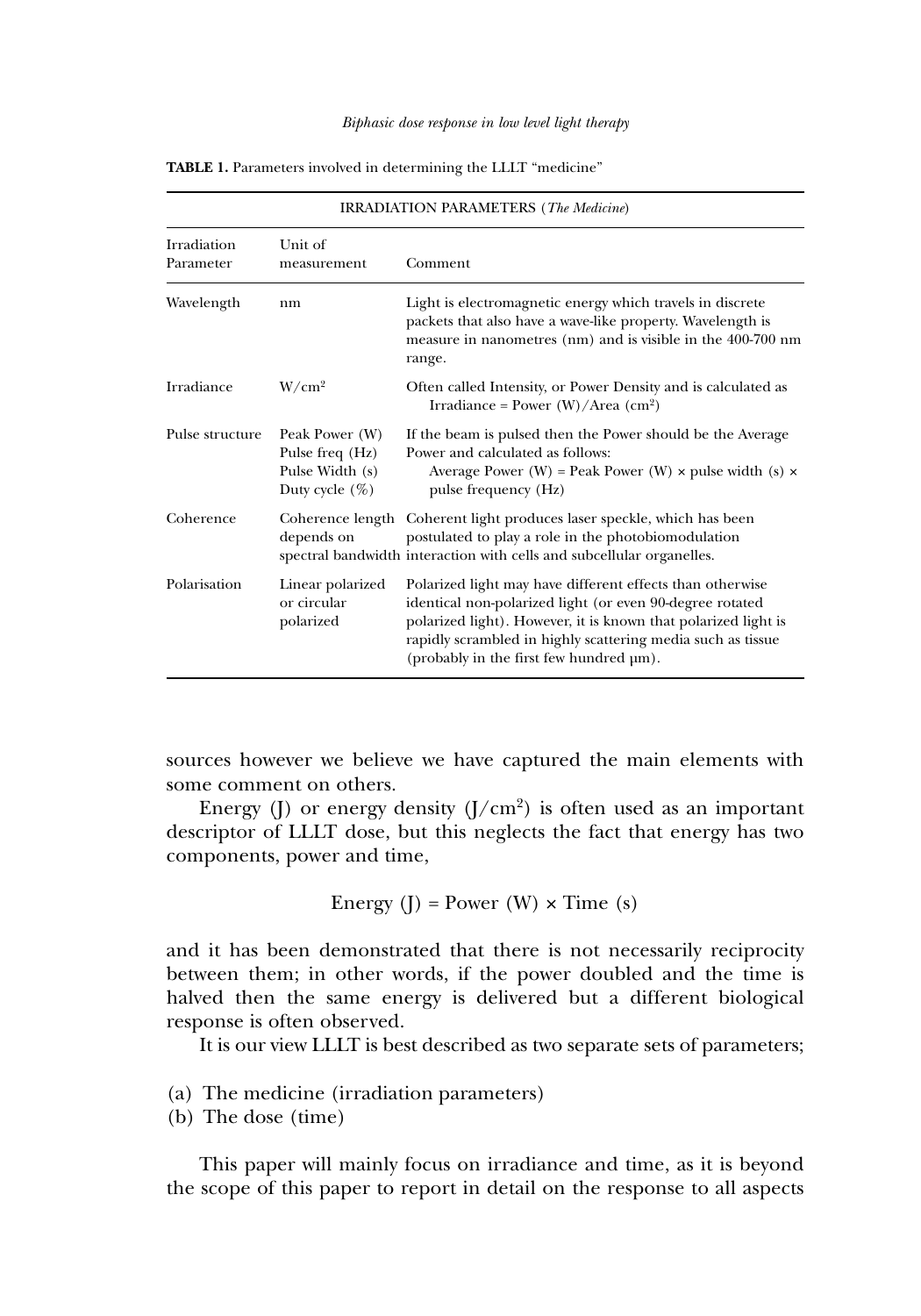| <b>IRRADIATION TIME OR ENERGY DELIVERED (The Dose)</b> |                         |                                                                                                                                                                                                                                                                                                  |  |  |  |  |
|--------------------------------------------------------|-------------------------|--------------------------------------------------------------------------------------------------------------------------------------------------------------------------------------------------------------------------------------------------------------------------------------------------|--|--|--|--|
| Irradiation<br>Parameter                               | Unit of<br>measurement  | Comment                                                                                                                                                                                                                                                                                          |  |  |  |  |
| Energy (Joules) J                                      |                         | Calculated as:<br>Energy $(I)$ = Power $(W)$ x time $(s)$<br>This mixes medicine and dose into a single expression and<br>ignores Irradiance. Using Joules as an expression of dose is<br>potentially unreliable as it assumes reciprocity (the inverse<br>relationship between power and time). |  |  |  |  |
| Energy Density $I/cm^2$                                |                         | Common expression of LLLT "dose" is Energy Density<br>This expression of dose again mixes medicine and dose into<br>a single expression and is potentially unreliable as it assumes<br>a reciprocity relationship between irradiance and time.                                                   |  |  |  |  |
| Irradiation<br>Time                                    | S                       | In our view the safest way to record and prescribe LLLT is to<br>define the four parameters of the medicine (see table 1.) and<br>then define the irradiation time as "dose".                                                                                                                    |  |  |  |  |
| Treatment<br>interval                                  | Hours, days or<br>weeks | The effects of different treatment interval is underexplored<br>at this time though there is sufficient evidence to suggest that<br>this is an important parameter.                                                                                                                              |  |  |  |  |

**TABLE 2.** Parameters involved in determining the LLLT "dose"

laser radiation listed in the "medicine" table; however there is evidence to show that different wavelengths, pulses, coherence, polarization have some effect on the magnitude of biomodulation (see sections 3 and 4).

## **2. MECHANISMS OF LOW LEVEL LIGHT THERAPY.**

#### **2.1. Cellular Chromophores and First Law of Photobiology**

The first law of photobiology states that for low power visible light to have any effect on a living biological system, the photons must be absorbed by electronic absorption bands belonging to some molecular photoacceptors, or chromophores (Sutherland 2002). A chromophore is a molecule (or part of a molecule) which imparts some decided color to the compound of which it is an ingredient. Chromophores almost always occur in one of two forms: conjugated pi electron systems and metal complexes. Examples of such chromophores can be seen in chlorophyll (used by plants for photosynthesis), hemoglobin, cytochrome c oxidase (Cox), myoglobin, flavins, flavoproteins and porphyrins (Karu 1999). Figure 1 illustrates the general concept of LLLT.

## **2.2. Action Spectrum and Tissue Optics**

One important consideration should involve the optical properties of tissue. There is a so-called "optical window" in tissue, where the effective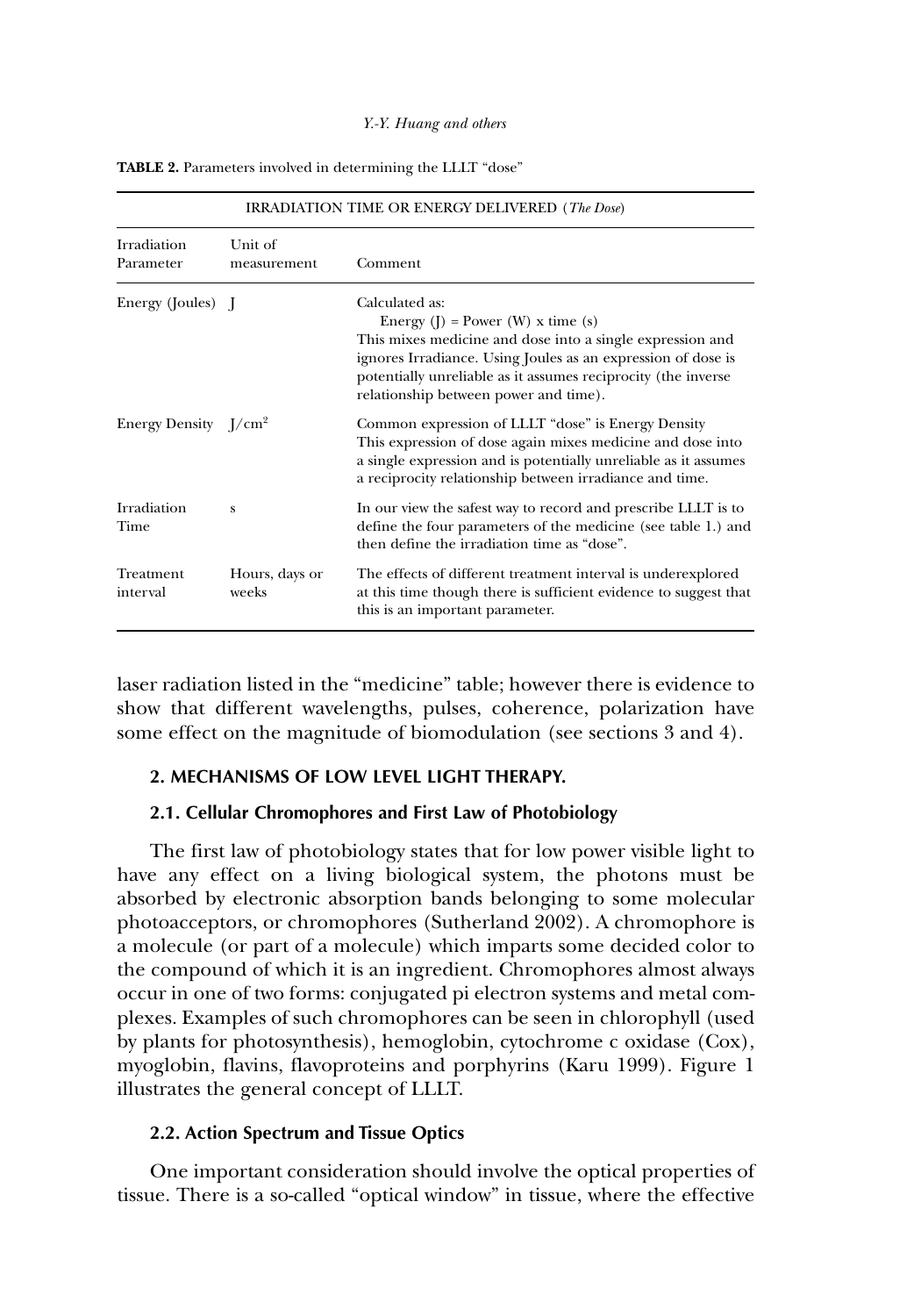*Biphasic dose response in low level light therapy*

hv. 600~900 nm Cell membrane aaaaaaaaaaaaaaaaaaa **Respiratory chain** Cyt c oxidase **Mitochondrial** Photoacceptor

**FIGURE 1.** Schematic diagram showing the absorption of red and NIR light by specific cellular chromophores or photoacceptors localized in the mitochondrial respiratory chain

tissue penetration of light is maximized. This optical window runs approximately from 650 nm to 1200 nm. (Figure 2). The absorption and scattering of light in tissue are both much higher in the blue region of the spectrum than the red, because the principle tissue chromophores (hemoglobin and melanin) have high absorption bands at shorter wavelengths, tissue scattering of light is higher at shorter wavelengths, and furthermore water strongly absorbs infrared light at wavelengths greater than 1100-nm. Therefore the use of LLLT in animals and patients almost exclusively involves red and near-infrared light (600-1100-nm) (Karu and Afanas'eva 1995).

Phototherapy is characterized by its ability to induce photobiological processes in cells. Exact action spectra are needed for determination of photoacceptors as well as for further investigations into cellular mechanisms of phototherapy. The action spectrum shows which specific wavelength of light is most effectively used in a specific chemical reaction (Karu and Kolyakov 2005). The fact that defined action spectra can be constructed for various cellular responses confirms the first law of photobiology described above (light absorption by specific molecular chromophores).

## **2.3. Mitochondrial Respiration and ATP**

Current research about the mechanism of LLLT effects inevitably involves mitochondria. Mitochondria play an important role in energy generation and metabolism. Mitochondria are sometimes described as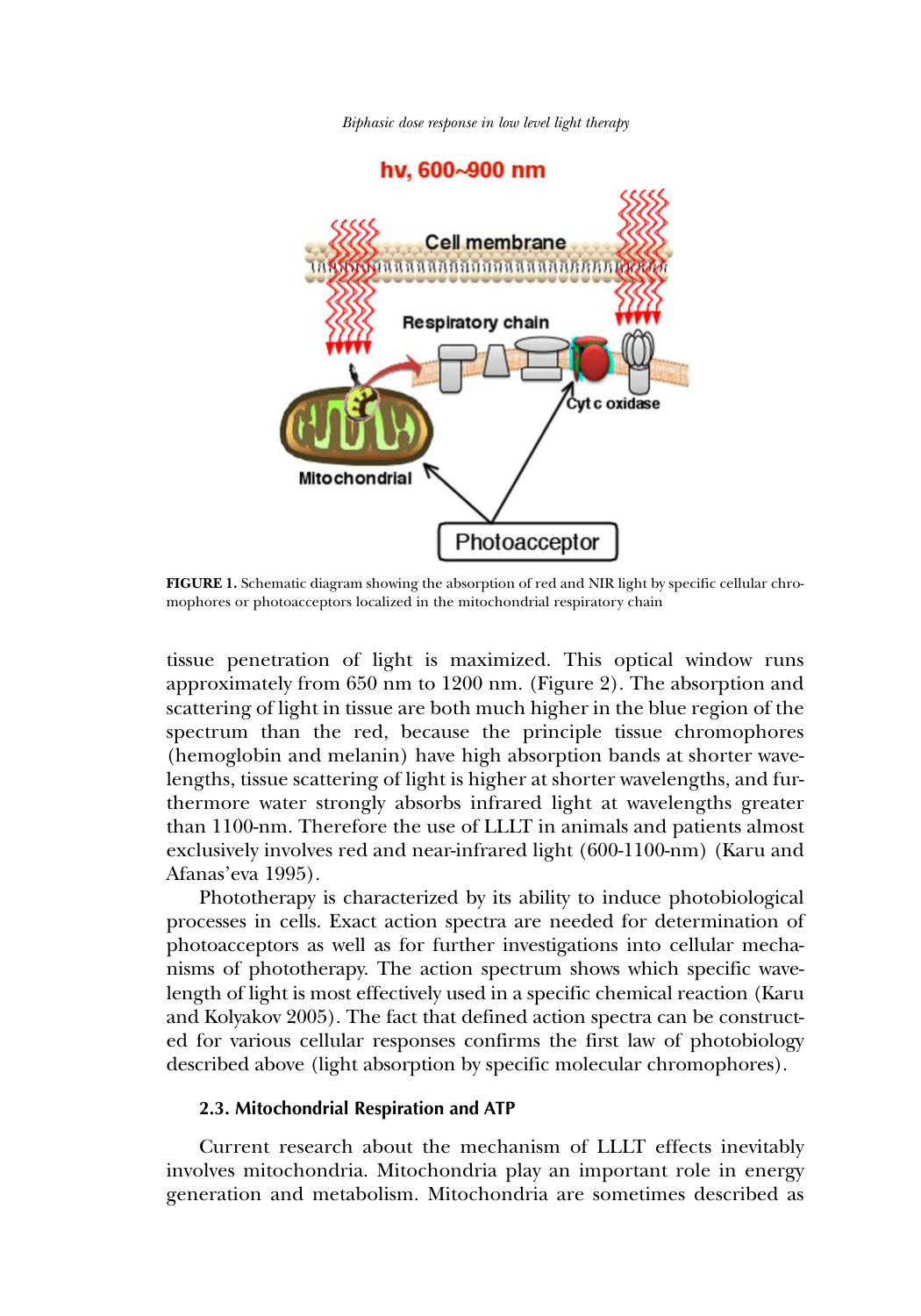*Y.-Y. Huang and others*



**FIGURE 2.** Absorption spectra of the main chromophores in living tissue on a log scale showing the optical window where visible and NIR light can penetrate deepest into tissue.

"cellular power plants", because they convert food molecules into energy in the form of ATP via the process of oxidative phosphorylation (see Figure 3 for an illustartion of the mitochondrial respiratory chain).

The mechanism of LLLT at the cellular level has been attributed to the absorption of monochromatic visible and NIR radiation by components of the cellular respiratory chain (Karu 1989). Several pieces of evidence suggest that mitochondria are responsible for the cellular response to red visible and NIR light. The effects of HeNe laser and other illumination on mitochondria isolated from rat liver, have included increased proton electrochemical potential, more ATP synthesis (Passarella *et al.* 1984), increased RNA and protein synthesis (Greco *et al.* 1989) and increases in oxygen consumption, membrane potential, and enhanced synthesis of NADH and ATP.

## **2.4. Cytochrome c oxidase and nitric oxide release**

Absorption spectra obtained for cytochrome c oxidase (Cox) in different oxidation states were recorded and found to be very similar to the action spectra for biological responses to light (Karu and Kolyakov 2005). Therefore it was proposed that Cox is the primary photoacceptor for the red-NIR range in mammalian cells (Karu and Kolyakov 2005).

Nitric oxide produced in the mitochondria can inhibit respiration by binding to Cox and competitively displacing oxygen, especially in stressed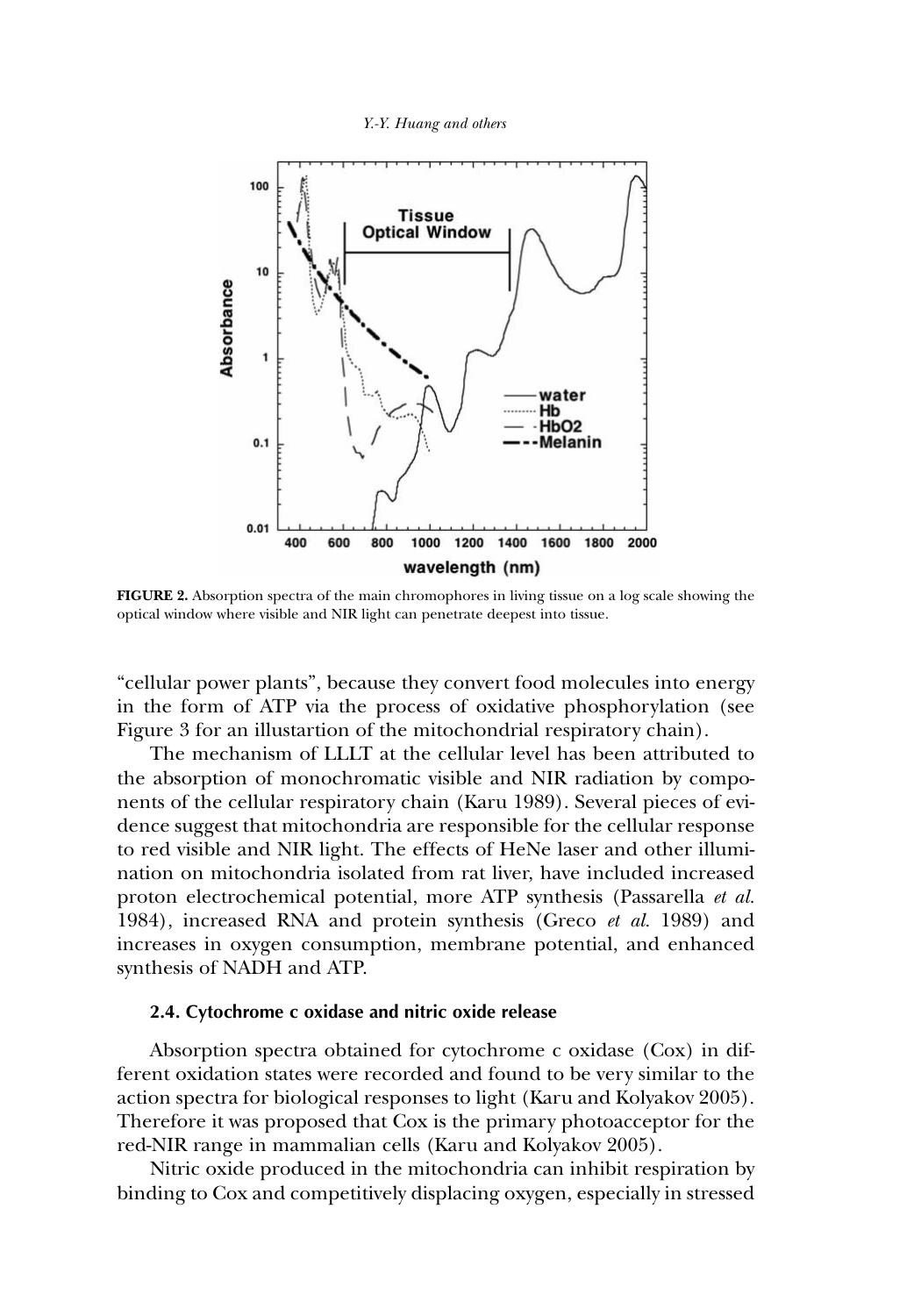

*Biphasic dose response in low level light therapy*

**FIGURE 3.** Mitochondrial respiratory chain consisting of contains five complexes of integral membrane proteins: NADH dehydrogenase (Complex I), succinate dehydrogenase (Complex II), cytochrome c reductase (Complex III), cytochrome c oxidase (Complex IV), and ATP synthase (ComplexV).

or hypoxic cells (Brown 2001). Increased nitric oxide (NO) concentrations can sometimes be measured in cell culture or in animals after LLLT due to its photo release from the mitochondria and Cox. It has been proposed that LLLT might work by photodissociating NO from Cox, thereby reversing the mitochondrial inhibition of respiration due to excessive NO binding (Lane 2006). Figure 4 illustrates the photodissociation of NO from its binding sites on the heme iron and copper centers where it cometively inhibits oxygen binding and reduces necessary enzymic activity, thus allowing an immediate influx of oxygen and resumption of respiration and generation of reactive oxygen species.

#### **2.5. NO signaling**

In addition to NO being photodissociated from Cox as described, it may also be photo-released from other intracellular stores such as nitrosylated hemoglobin and nitrosylated myoglobin (Shiva and Gladwin 2009). Light mediated vasodilation was first described in 1968 by R F Furchgott, in his nitric oxide research that lead to his receipt of a Nobel Prize thirty years later in 1998 (Mitka 1998). Later studies conducted by other researchers confirmed and extended Furchgott's early work and demonstrated the ability of light to influence the localized production or release of NO and stimulate vasodilation through the effect NO on cyclic guanine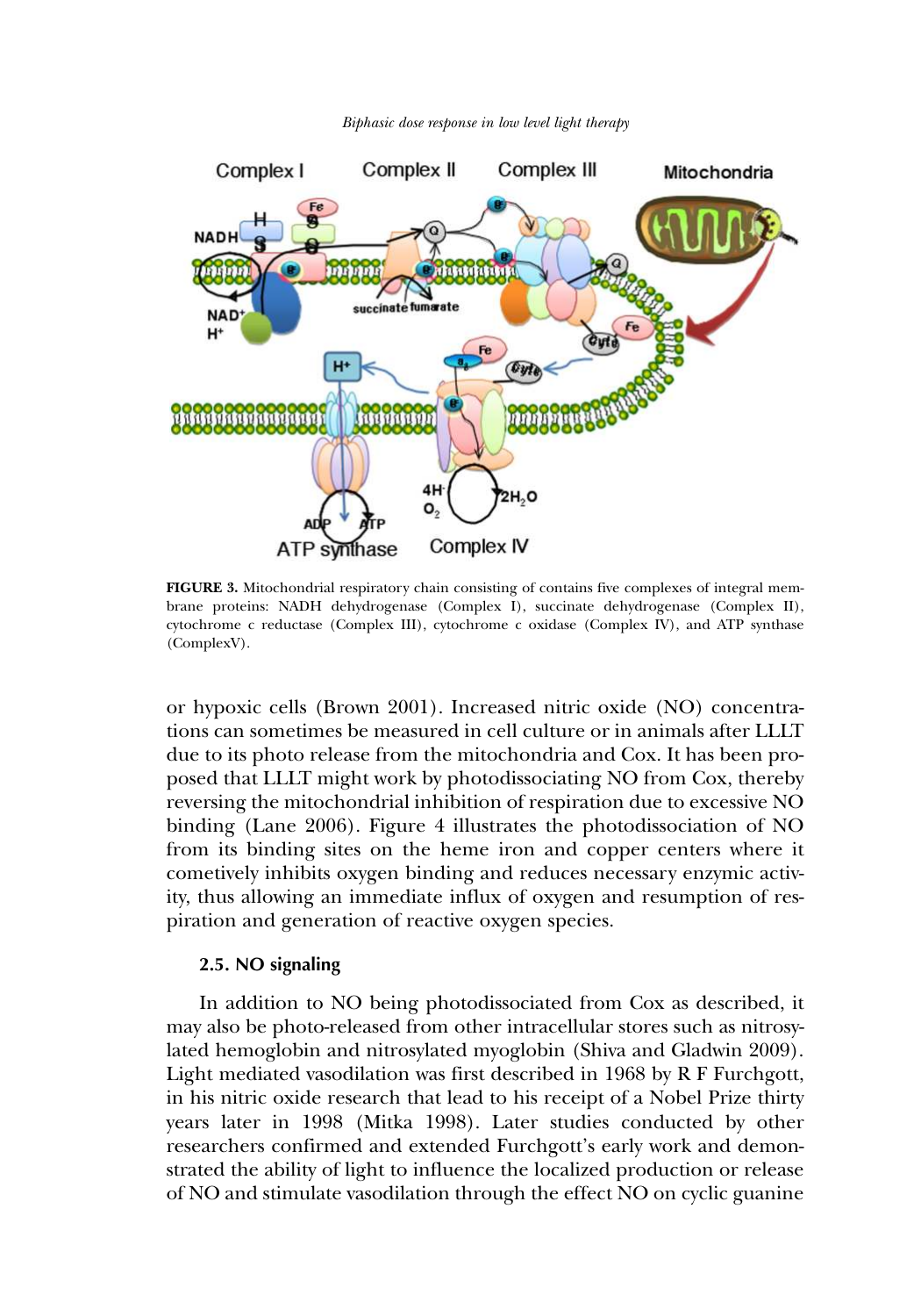

**FIGURE 4.** When NO is released from its binding to heme iron and copper centers in cytochrome c oxidase by the action of light, oxygen is allowed to rebind to these sites and respiration is restored to its former level leading to increased ATP synthesis.

monophosphate (cGMP). This finding suggested that properly designed illumination devices may be effective, noninvasive therapeutic agents for patients who would benefit from increased localized NO availability

### **2.6. Reactive oxygen species and gene transcription**

Reactive oxygen species (ROS) and reactive nitrogen species (RNS) are involved in the signaling pathways from mitochondria to nuclei. Reactive oxygen species (ROS) are very small molecules that include oxygen ions such as superoxide, free radicals such as hydroxyl radical, and hydrogen peroxide, and organic peroxides. They are highly with biological molecules such as proteins, nucleic acids and unsaturated lipids. ROS form as a natural by-product of the normal metabolism of oxygen and have important roles in cell signaling (Storz 2007), regulating nucleic acid synthesis, protein synthesis, enzyme activation and cell cycle progression (Brondon *et al.* 2005). LLLT was reported to produce a shift in overall cell redox potential in the direction of greater oxidation (Karu 1999) and increased ROS generation and cell redox activity have been demonstrated (Alexandratou *et al.* 2002; Chen *et al.* 2009b; Grossman *et al.* 1998; Lavi *et al.* 2003; Lubart *et al.* 2005; Pal *et al.* 2007; Zhang *et al.* 2008). These cytosolic responses may in turn induce transcriptional changes. Several transcription factors are regulated by changes in cellular redox state. But the most important one is nuclear factor B (NF-B). Figure 5 illustrates the effect of redox-sensitive transcription factor NF-κB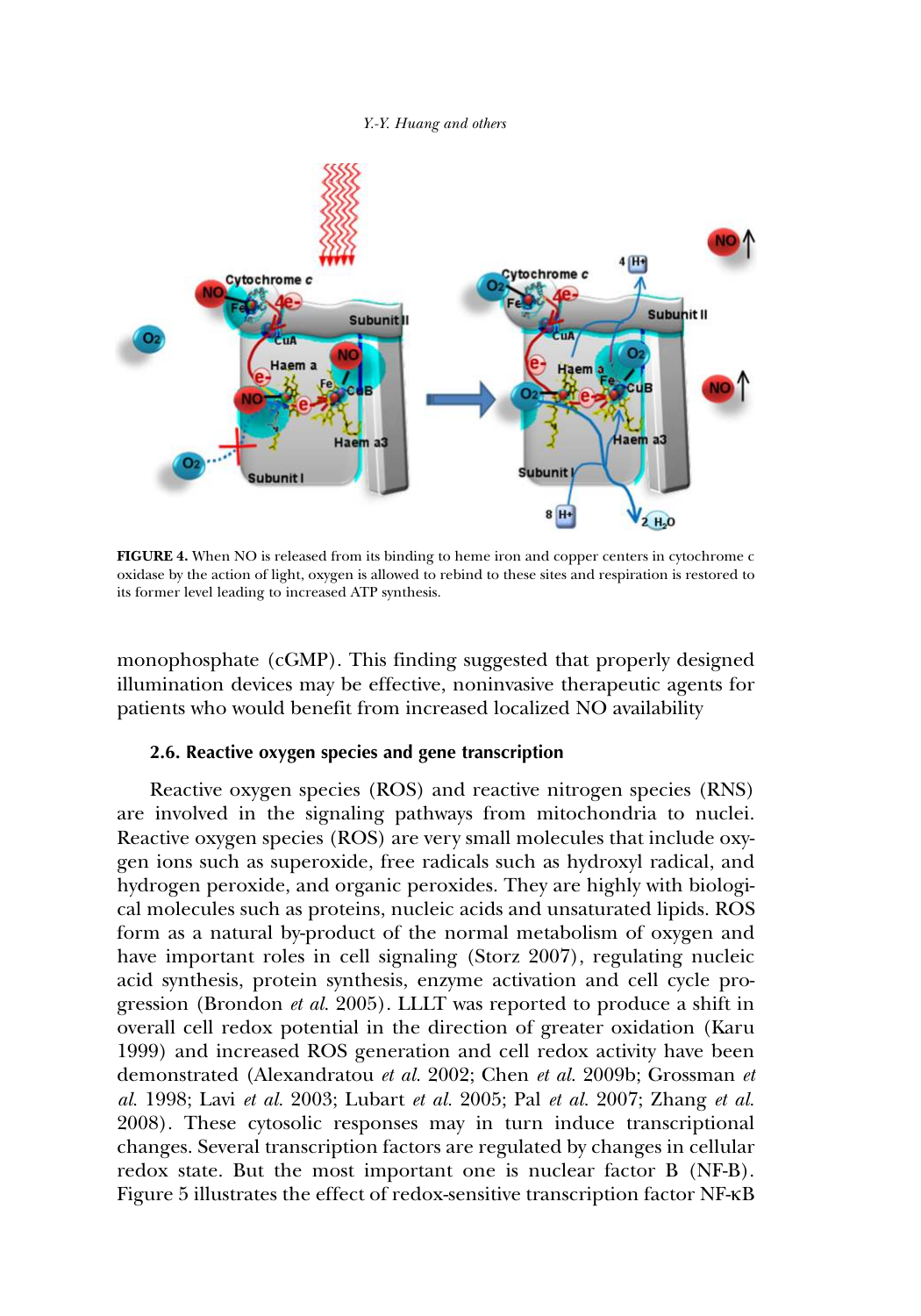



**FIGURE 5.** Reactive oxygen species (ROS) formed as a result of LLLT effects in mitochondria may activate the redox-sensitive transcription factor NF-κB (relA-p50) via protein kinase D (PKD).

activated after LLLT and is instrumental in causing transcription of protective and stimulatory gene products.

### **2.7. Downstream cellular response**

Although the underlying mechanism of LLLT are still not completely understood, in vitro studies, animal experiments and clinical studies have all tended to indicate that LLLT delivered at low doses may produce a better result when compared to the same light delivered at high doses. LLLT can prevent cell apoptosis and improve cell proliferation, migration and adhesion at low levels of red/NIR light illumination (see Figure 6).

LLLT at low doses has been shown to enhance cell proliferation in vitro in several types of cells: fibroblasts (Lubart *et al.* 1992; Yu *et al.* 1994), keratinocytes (Grossman *et al.* 1998), endothelial cells (Moore *et al.* 2005), and lymphocytes (Agaiby *et al.* 2000; Stadler *et al.* 2000). The mechanism of proliferation was proposed to involve photostimulatory effects in mitochondria processes, which enhanced growth factor release, and ultimately led to cell proliferation (Bjordal *et al.* 2007). Kreisler et al showed (Kreisler *et al.* 2003) that the attachment and proliferation of human gingival fibroblasts were enhanced by LLLT in a dose-dependent manner. LLLT modulated matrix metalloproteinase activity and gene expression in porcine aortic smooth muscle cells (Gavish *et al.* 2006). Shefer at el. showed (Shefer *et al.* 2002) that LLLT could activate skeletal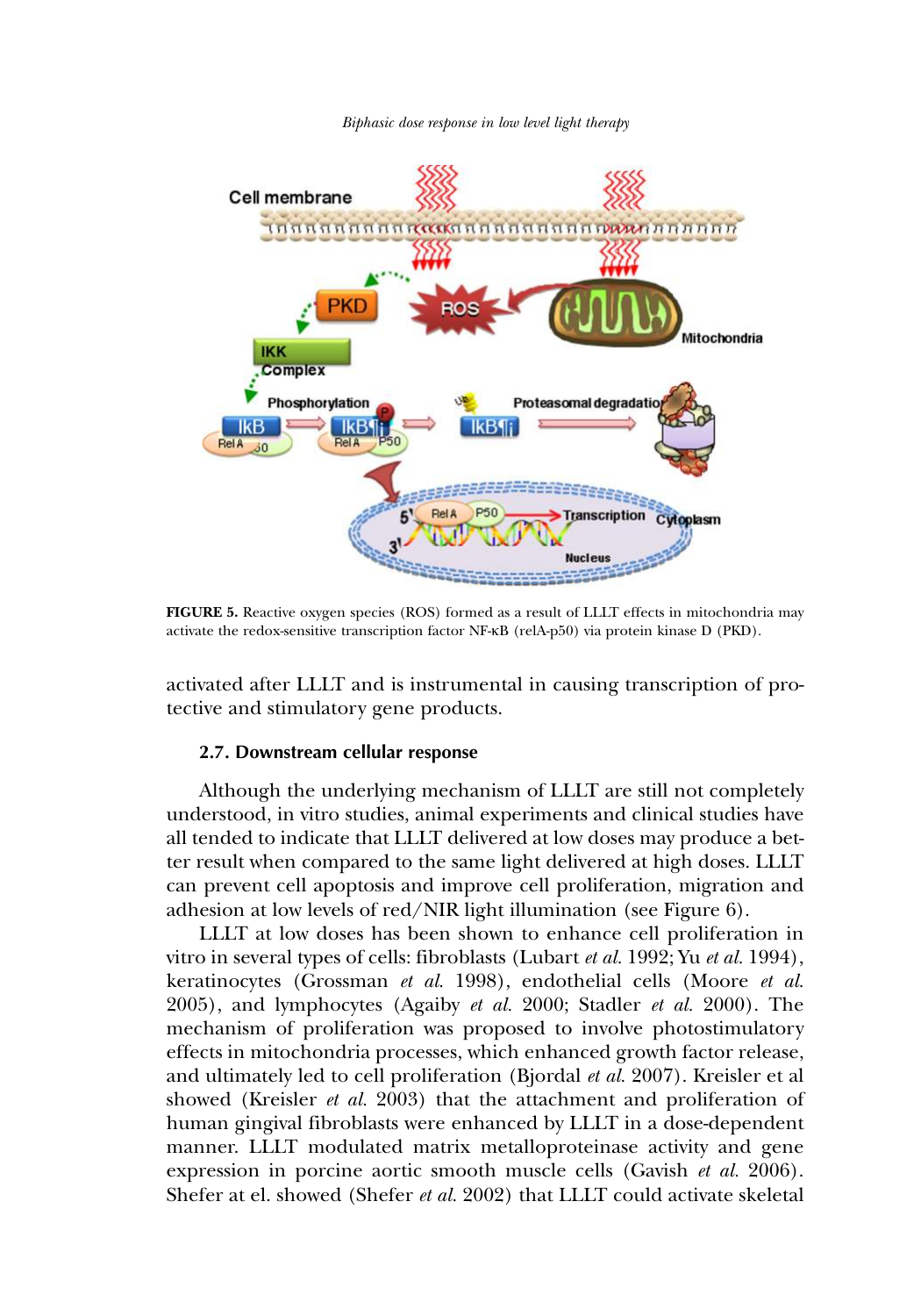

**FIGURE 6.** The downstream cellular effects of LLLT signaling include increases in cell proliferation, migration and adhesion molecules. Cell survival is increased and cell death reduced by expression of proteins that inhibit apoptosis.

muscle satellite cells, enhancing their proliferation, inhibiting differentiation and regulating protein synthesis.

## **2.8. Downstream tissue response**

There have been a large number of both animal model and clinical studies that demonstrated highly beneficial LLLT effects on a variety of diseases, injuries, and has been widely used in both chronic and acute conditions (see Figure 7). LLLT may enhance neovascularisation, promote angiogenesis and increase collagen synthesis to promote healing of acute (Hopkins *et al.* 2004) and chronic wounds (Yu *et al.* 1997). LLLT provided acceleration of cutaneous wound healing in rats with a biphasic dose response favoring lower doses (Corazza *et al.* 2007). LLLT can also stimulate healing of deeper structures such as nerves (Gigo-Benato *et al.* 2004), tendons (Fillipin *et al.* 2005), cartilage (Morrone *et al.* 2000), bones (Weber *et al.* 2006) and even internal organs (Shao *et al.* 2005). LLLT can reduce pain (Bjordal *et al.* 2006a), inflammation (Bjordal *et al.* 2006b) and swelling (Carati *et al.* 2003) caused by injuries, degenerative diseases or autoimmune diseases. Oron reported beneficial effect of LLLT on repair processes after injury or ischemia in skeletal and heart muscles in multiple animal models in vivo (Ad and Oron 2001; Oron *et al.* 2001a; Oron *et al.* 2001b; Yaakobi *et al.* 2001). LLLT has been used to mitigate damage after strokes (in both animals (Lapchak *et al.* 2008) and humans (Lampl *et al.* 2007)), after traumatic brain injury (Oron *et al.* 2007) and after spinal cord injury (Wu *et al.* 2009).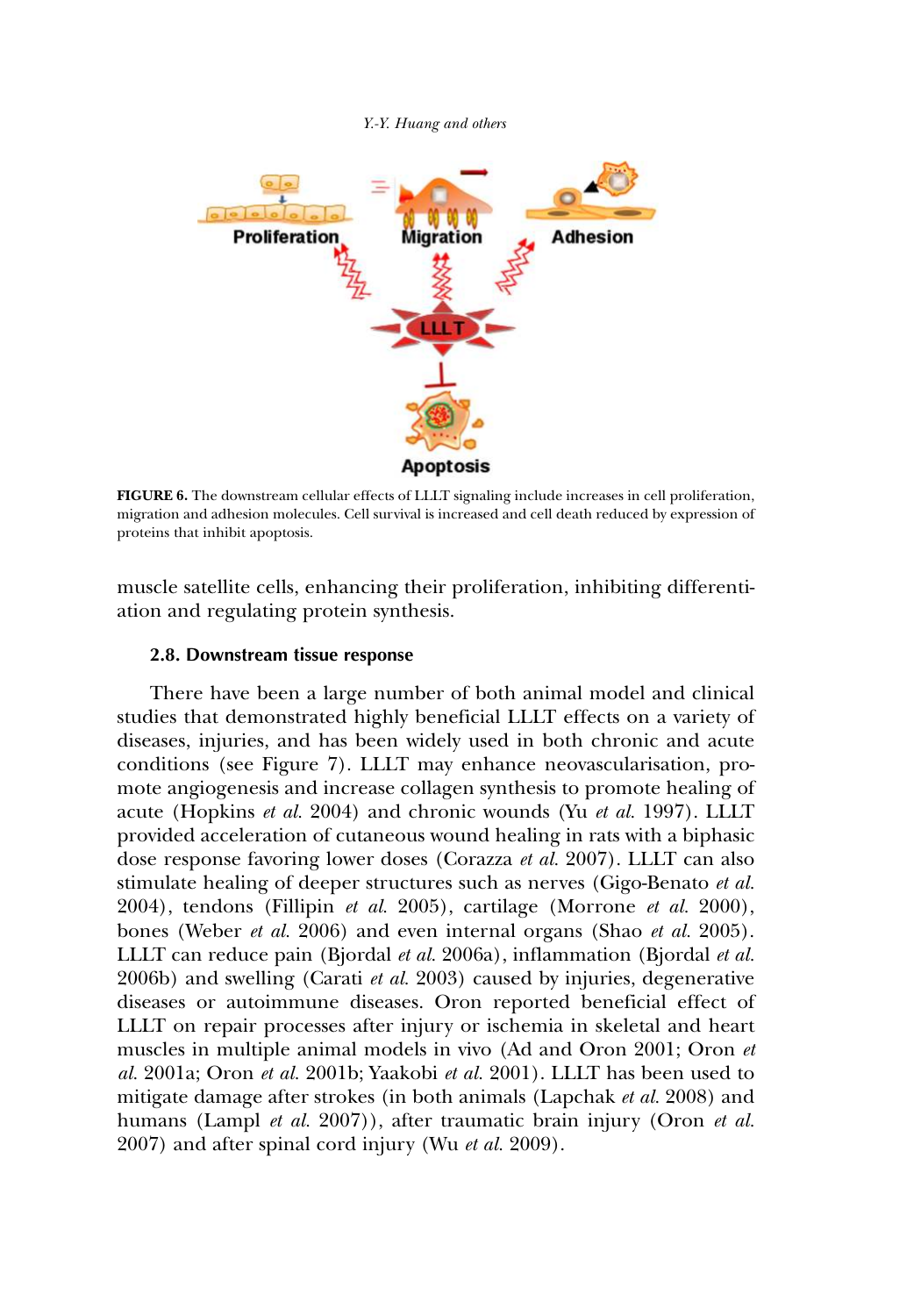*Biphasic dose response in low level light therapy*



**FIGURE 7.** Beneficial tissue effects of LLLT can include almost all the tissues and organs of the body.

### **3. REVIEW OF BIPHASIC DOSE RESPONSES IN LLLT**

### **3.1. Dose dependence and dose rate effects—the biphasic curve**

A biphasic response has been demonstrated many times in LLLT research (Lanzafame *et al.* 2007; Oron *et al.* 2001a) and the "Arndt-Schulz Law" is frequently quoted as a suitable model to describe dose dependent effects of LLLT (Chow *et al.* 2006; Hawkins and Abrahamse 2006a; Hawkins and Abrahamse 2006b; Lubart *et al.* 2006; Sommer *et al.* 2001). The concept of the Arndt-Schulz Law dates from the years around the end of the nineteenth century, when H. Schulz published a series of papers that examined the activity of various kinds of poisons (iodine, bromine, mercuric chloride, arsenious acid, etc.) on yeast, showing that almost all these agents have a slightly stimulatory effect on the yeast metabolism when given in low doses (Schulz 1877; Schulz 1888). He then came into contact with the psychiatrist R. Arndt and together they developed a principle that later became known as the 'Arndt-Schulz law', stating that weak stimuli slightly accelerate vital activity, stronger stimuli raise it further, but a peak is reached and even stronger stimuli suppress it, until a negative response is finally achieved (Martius 1923). In 1960 Townsend and Luckey surveyed the field of classic medical pharmacology and published a list of 100 substances known to be capable of causing an inhibition at high concentrations and stimulation at low concentrations and termed the phenomenon "hormoligosis" (Townsend and Luckey 1960). The modern term "hormesis" was first used by Stebbing in 1982 (Stebbing 1982) and has been thoroughly reviewed by Calabrese (Calabrese 2001b; Calabrese 2002; Calabrese 2004a; Calabrese 2004b; Calabrese 2005).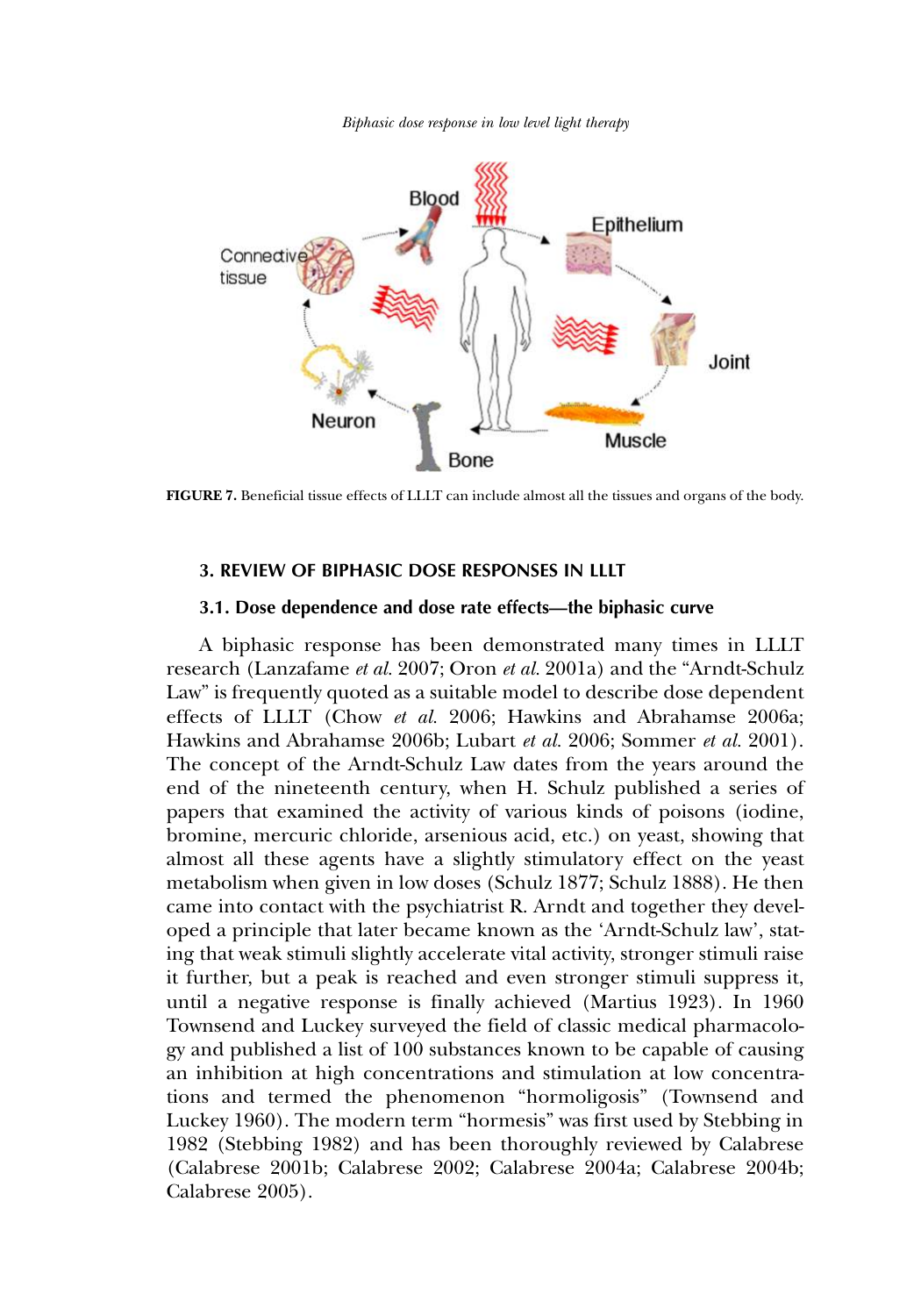*Y.-Y. Huang and others*



**FIGURE 8.** Idealized biphasic dose response curve (often termed Arndt-Schulz curve) typically reported in LLLT studies.

In the context of LLLT the increasing "stimulus" may be irradiation time or increased irradiance. This non-linear effect contradicts the Bunsen-Roscoe rule of reciprocity (which was originally formulated for visual detection of light by photoreceptors (Brindley 1952)), which predicts that if the products of exposure time in seconds and irradiance in  $mW/cm<sup>2</sup>$  are equal, i.e. the energy density is the same, then the changes in biological endpoint will be equal. This inverse linear relationship between irradiance and time has frequently failed in LLLT research (Karu and Kolyakov 2005; Lubart *et al.* 2006).

A "biphasic" curve can be used to illustrate the expected dose response to light at a subcellular, cellular, tissue or clinical level. Simply put, it suggests that if insufficient energy is applied there will be no response (because the minimum threshold has not been met), if more energy is applied the then a threshold is crossed and biostimulation is achieved but when too much energy is applied then the stimulation disappears and is replaced by bioinhibition instead. An idealized illustration (Figure 8) similar to that suggested by Sommer (Sommer *et al.* 2001) helps understand the concept.

#### **3.2. Biphasic Response—irradiance**

As early as 1978 Endre Mester observed a "threshold phenomenon" after laser irradiation of lymphocytes in vitro (Mester *et al.* 1978). Peter Bolton in 1991 irradiating macrophages with two different irradiances  $(W/cm<sup>2</sup>)$  but the same energy density  $(J/cm<sup>2</sup>)$  recorded different results (Bolton *et al.* 1991). Karu (Karu and Kolyakov 2005) found a dependence of stimulation of DNA synthesis rate on light intensity at a constant energy density  $0.1$  J/cm $^2$  with a clear maximum at  $0.8\; \rm{mW/cm^2}.$  In another study (Karu *et al.* 1997) the same group found no less than seven maxima in the dose vs. biological effect curves using a pulsed 810-nm diode laser.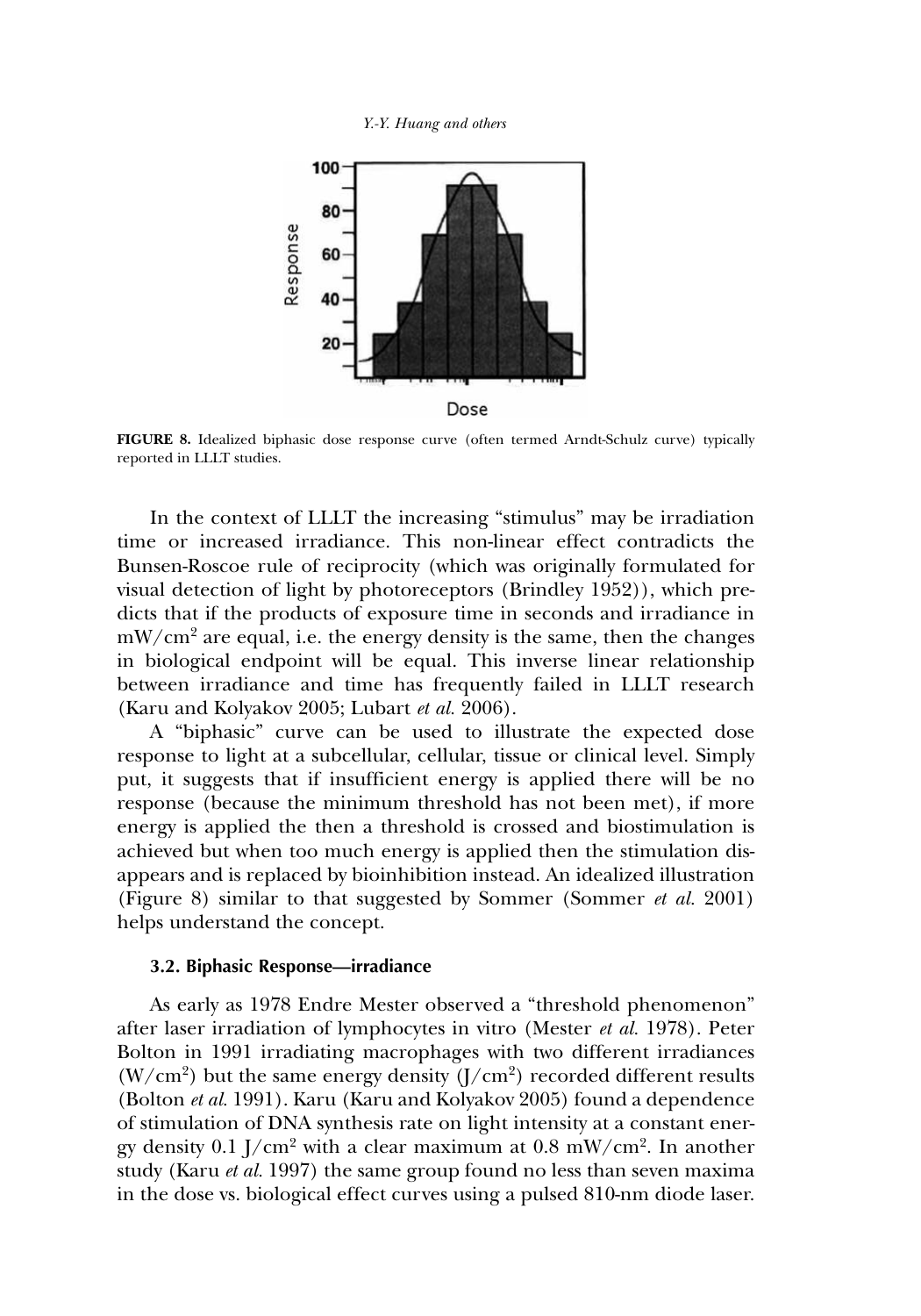| Anders <i>et al.</i> 2007<br>Average Summed Neurite Length Parameters |           |           |                                                                                                                                  |           |    |           |  |  |  |
|-----------------------------------------------------------------------|-----------|-----------|----------------------------------------------------------------------------------------------------------------------------------|-----------|----|-----------|--|--|--|
|                                                                       |           |           | $1 \text{ mW/cm}^2$ 5 mW/cm <sup>2</sup> 15 mW/cm <sup>2</sup> 19 mW/cm <sup>2</sup> 25 mW/cm <sup>2</sup> 50 mW/cm <sup>2</sup> |           |    |           |  |  |  |
| $0.01$ J/cm <sup>2</sup>                                              | <b>NS</b> | NS        |                                                                                                                                  | NS        |    |           |  |  |  |
| $0.05$ J/cm <sup>2</sup>                                              | <b>NS</b> | <b>NS</b> | <b>NS</b>                                                                                                                        | S         | S  | <b>NS</b> |  |  |  |
| $0.2$ J/cm <sup>2</sup>                                               | <b>NS</b> | <b>NS</b> | <b>NS</b>                                                                                                                        | <b>S</b>  | S  | S         |  |  |  |
| $1$ J/cm <sup>2</sup>                                                 | <b>NS</b> | <b>NS</b> | <b>NS</b>                                                                                                                        | <b>NS</b> | NS | S         |  |  |  |

**TABLE 3.** Comparison of different irradiances and fluences of 810-nm laser on differentiation of normal human neural progenitor cells. Cells received light once a day for three days and neurite outgrowth was measured.

NS: No statistical difference.

S: Groups significantly greater than Factors group.

(One way ANOVA \*p<0.01, \*\*p<0.001)

Four different biological models were used: luminol-amplified chemiluminescence measured in nucleated cells of murine spleen (splenocytes), bone marrow (karyocytes), and murine blood and adhesion of HeLa cells cultivated in vitro. The peaks coincided for all four models. Anders conducted the widest ranging in-vitro study (on normal human neural progenitor cells) with four different energy density groups, each group tested across a range of six different irradiance parameters (Anders *et al.* 2007) Table 3.

In 1979 Ginsbach found that laser stimulation of wound closure had "no reciprocity relation". His controlled experiments on rats with He-Ne laser at an energy density of  $4$  J/cm $^2$  found stimulation at an irradiance of 45 mW/cm<sup>2</sup> but not at 12.4 mW/cm<sup>2</sup> (Ginsbach 1979). Uri Oron (Oron *et al.* 2001a) showed different reductions of infarct size after induced heart attacks in rats. Keeping energy density constant and varying the irradiance he found that the beneficial effects were maximumal at 5 mW/cm<sup>2</sup> and significantly less effect both at lower irradiances (2.5 mW/cm $^2$ ) and also at higher irradiances (25 mW/cm $^2$ ). Ray Lanzafame (Lanzafame *et al.* 2007) conducted a study varying irradiance and interval on laser-induced healing of pressure ulcers in mice. Energy density (5 J/cm $^2$ ) was fixed but four different irradiance (0.7 – 40 mW/cm $^2$ ) parameters were tested with a significant improvement only occurring for 8 mW/cm<sup>2</sup>

We know of only one human clinical trial which varied irradiance but this trial kept treatment time the same so energy density  $(J/cm^2)$  did not remain the same. This RCT by Hashimoto on the treatment of the stellate ganglion to reduce pain in patients with post herpetic neuralgia of the facial type. This study compared the effects of 830-nm lasers delivering 60 mW, 150 mW and placebo, each applied for 3 minutes to the anterior aspect of the lateral process of the 7th cervical vertebrae. Each patient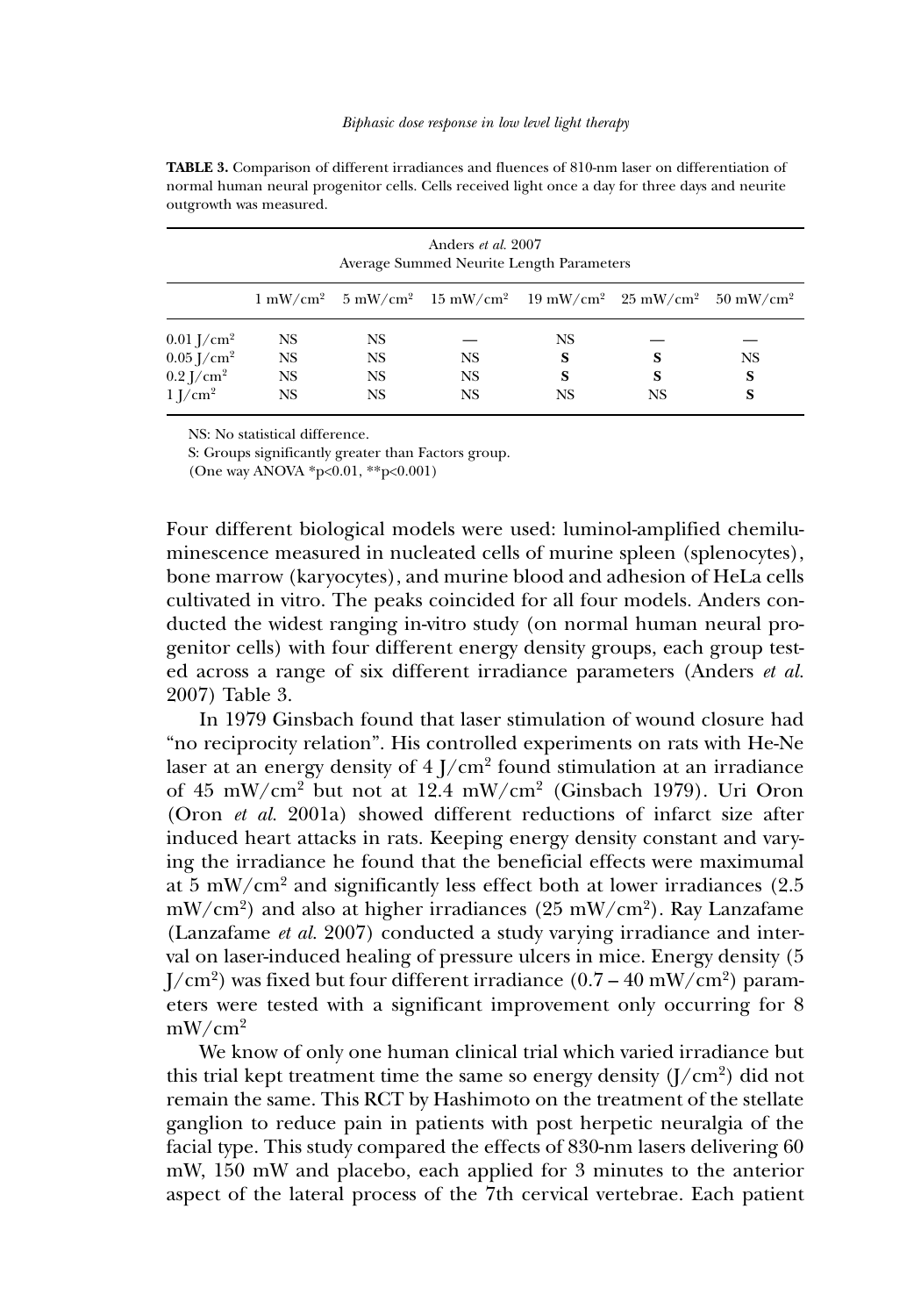had three treatments (one treatment, three consecutive days), each treatment was with a different laser or placebo. The study was properly blinded and randomized. There was a significant difference in skin temperature of the forehead and in recorded pain scores. The greatest improvements were for the 150mW laser (Hashimoto *et al.* 1997).

There have been several systematic reviews and meta analyses of RCTs and these have revealed some irradiance dependant effects: Bjordal published a review of LLLT for chronic joint disorders and identified 14 RCTs of suitable methodological quality, 4 of which failed to report a significant effect because the irradiance was either too high or too low, and/or delivered insufficient energy, the remaining eight studies all produced positive effects (Bjordal *et al.* 2003). Tumilty reviewed 25 LLLT RCTs of tendinopathies,13 of which (55%) failed to produce a positive outcome, all of these negative/inconclusive studies that recorded irradiance (or could subsequently be established) had delivered an irradiance in excess of the guidelines set by the World Association for Laser Therapy (www.walt.nu) (Tumilty *et al.* 2009).

### **3.3. Biphasic Response—time or energy density**

Again, Peter Bolton's study mentioned in 3.2 above had an energy density aspect showing a different response for each of the irradiances used. For the  $400 \text{mW/cm}^2$  study he found increasing energy density from  $2.4$  J/cm<sup>2</sup> to  $7.2$  J/cm<sup>2</sup> increased fibroblast proliferation, in the  $800$ mW/cm $^{2}$  group increasing energy density from 2.4 J/cm $^{2}$  to 7.2 J/cm $^{2}$ decreased fibroblast proliferation (Bolton *et al.* 1991). Anders' study also mentioned in 3.2 above looked at four energy density groups, and for the irradiance parameters that produced significant results increasing energy density increased neurite length (Anders *et al.* 2007) Table 3. Yamaura and colleagues found a biphasic dose response in MTT activity in rheumatoid arthritis synoviocytes after 810-nm laser with a peak at  $8$  J/cm<sup>2</sup> and less effect at lower and higher fluences (Yamaura *et al.* 2009). Loevschall measured human oral mucosal fibroblast cell proliferation by incorporation of tritiated thymidine after varying fluences of 812-nm laser delivered at 4.5  $mW/cm<sup>2</sup>$  and found a biphasic dose response with a distinct peak at 0.45 J/cm<sup>2</sup> (Loevschall and Arenholt-Bindslev 1994). Another study (al-Watban and Andres 2001) looked at chinese hamster ovary and human fibroblast proliferation after various fluences of He-Ne laser delivered at a constant irradiance of 1.25 mW/cm<sup>2</sup> . Again they found a clear biphasic dose response with a peak at 0.18 J/cm<sup>2</sup> . Zhang et al (Zhang *et al.* 2003) found a biphasic dose response in human fibroblast cell numbers after treatment with varying fluences of 628-nm light, with a maximum increase of 30% after  $0.88 \, \mathrm{J/cm^2}$  and an actual reduction appearing at  $9 \, \mathrm{J/cm^2}$ . Brondon and colleagues (Brondon *et al.* 2005) found that two treatments per day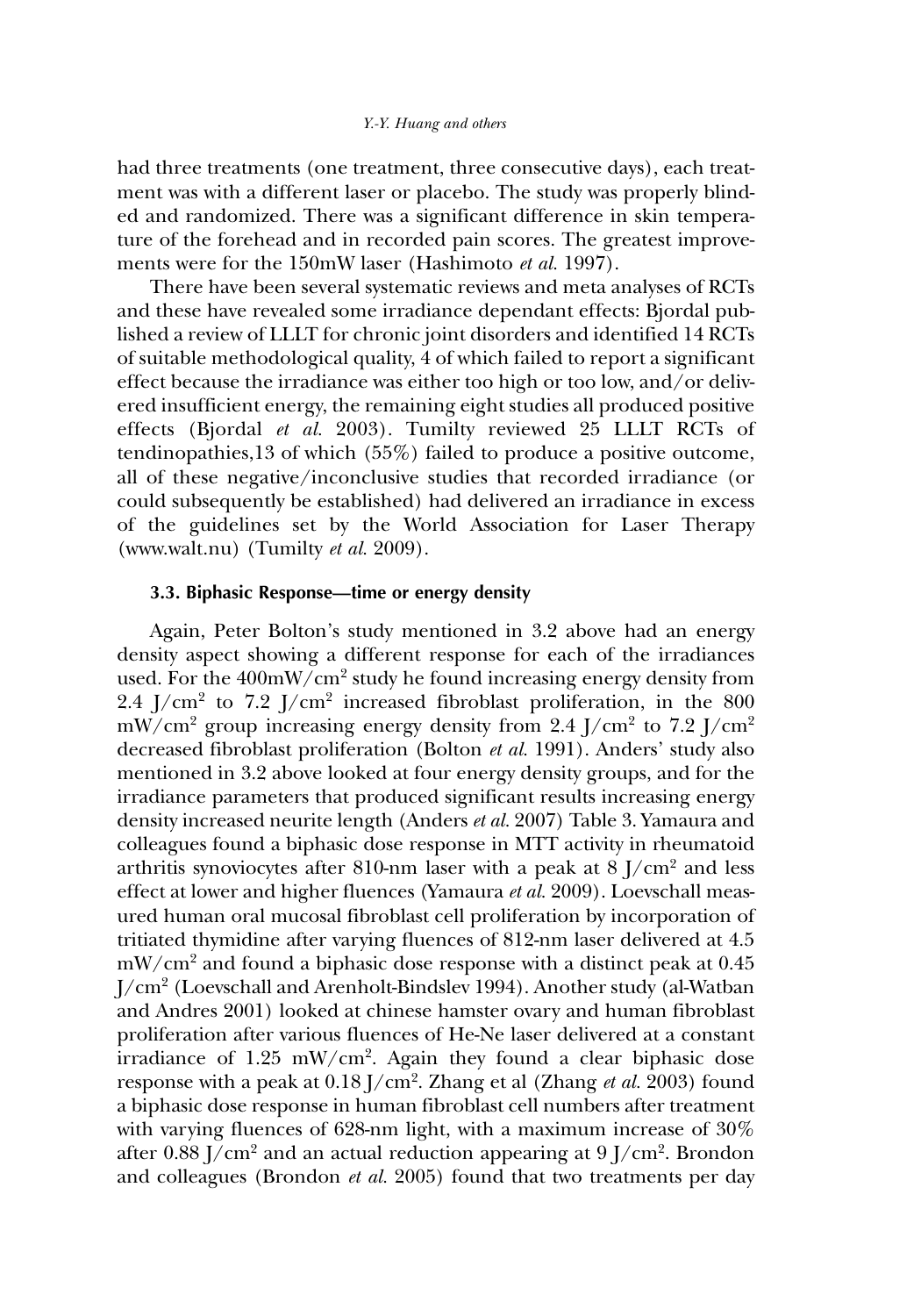caused a bigger increase than 1 or 4 treatments per day measuring proliferation index in human HEP-2 and murine L-929 cell lines. They used a 670 nm light emitting diode device with an irradiance of  $10 \text{ mW}/\text{cm}^2$  and each single treatment was  $5 \frac{\text{I}}{\text{cm}^2}$  and the course was stopped after 50  $J/cm<sup>2</sup>$  had been given (at 10, 5 or 2.5 days).

Lopes-Martins showed a biphasic response to LLLT on the number of mononuclear cells that accumulate in pleural cavity after carrageenan injection. The results showed neutrophil influx mice treated with three different laser fluencies at 1, 2.5 &  $5$  J/cm<sup>2</sup>) with 2.5 having the greatest effect (Lopes-Martins *et al.* 2005).

As stated in 3.2 above, Hashimoto reported on the laser treatment of the stellate ganglion to reduce pain in patients with post herpetic neuralgia of the facial type. The study compared the effects of 830-nm lasers delivering 60mW, 150mW and placebo, The greatest improvements were for the 150mW laser (Hashimoto *et al.* 1997). Again as stated in 3.2 above, there have been several systematic reviews and meta analyses of RCTs and these revealed some energy density dependant effects (Bjordal *et al.* 2003; Tumilty *et al.* 2009).

### **3.4. Beam measurement reporting errors**

One notable aspect of the dose rate  $(W/cm<sup>2</sup>)$  studies is the wide variation of "optimal" irradiances in vitro studies as they range from 1-800 mW/cm<sup>2</sup> in just the few papers referenced in this review. If the primary photo acceptor is cytochrome C oxidase as postulated here, then why would so many authors arrive at different conclusions for optimal parameters in vitro, should it not be the same for all of them?

Explanations may include, the slightly different wavelengths used or sensitivity due the redox state of mitochondia in the target cells (Tafur and Mills 2008), but we consider that the greater contributor may be laser beam measurement problems. It may be a surprise to non-physicists that diode laser beams are not inherently round, and even if circularizing lenses are used to correct this, then the beam intensity distribution is not homogeneous. Laser beams are brighter (higher irradiance) in the middle and weaker towards the edge. Cells in the centre of a culture well will be exposed to considerably higher irradiances than those on the periphery. Because the edge of a laser beam is hard to define and find this could mean that irradiance calculations are significantly different between research centers. Agreement on beam measurement and reporting of intensity distribution is needed to reduce these inconsistencies. This is important not only for in vitro studies but also in vivo and clinical trials as reporting of irradiance is just as important though we accept that tissue scattering diffuses the beam probably making non-homogenous sources less critical to clinical effectiveness.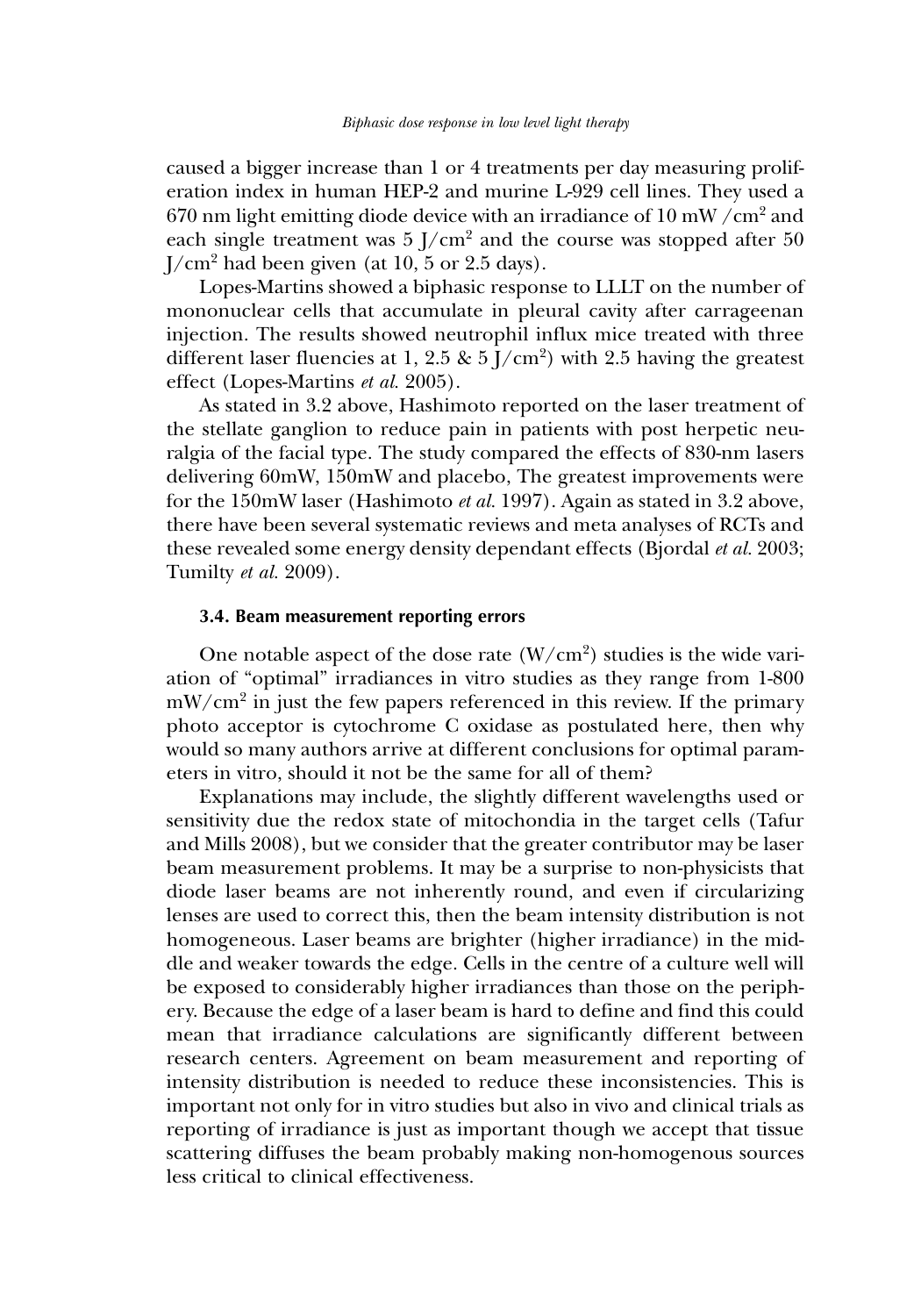



**FIGURE 9.** Biphasic dose response of NF-κB activation (measured by bioluminescence reporter assay) in mouse embryonic fibroblasts 10 hours after different fluences of 810-nm laser light. CHI is control where all protein synthesis has been inhibited.

#### **4. BIPHASIC LLLT DOSE RESPONSE STUDIES IN OUR LABORATORY**

#### **4.1. In vitro activation of NF-**κ**B**

We developed the hypothesis (Chen *et al.* 2009a) that NIR light (810 nm laser) would activate the transcription factor NF-κB by generating reactive oxygen species from the mitochondria (see section 2.5). We tested this in mouse embryonic fibroblasts that had been genetically engineered to synthesize luciferase in response to NF-κB activation (Chen *et al.* 2009a). We used a wide range (four orders of magnitude) of delivered fluences by adjusting the laser power so that the illumination time was kept constant at 5 minutes. As shown in Figure 9 there was a biphasic dose dependent activation of NF-κB as measured by luciferase assay 10 hours after the illumination was completed. There was no significant increase at  $0.003 \, \mathrm{J/cm^2}$  compared to the dark control, a small increase at  $0.03 \, \mathrm{J/cm^2}$  , the maximum activation was observed at  $0.3$  J/cm<sup>2</sup>, while at  $3$  J/cm<sup>2</sup> and even more so at  $30\:\rm J/cm^2$  there was a decrease in NF-ĸB activation, but the level was still higher than that found at  $0.03$  J/cm $^2$ . The level of luciferase expression was also measured in the presence of cycloheximide (CHI) as a control. CHI is a protein synthesis inhibitor that removes even the background level of luciferase seen in dark control cells, as well as all the increases seen with the different fluences of 810-nm light.

We tested the hypothesis that the activation of NF-κB by LLLT was mediated by generation of ROS because NF-κB is known to be a redoxsensitive transcription factor (Schreck *et al.* 1992) and moreover ROS have previously been shown to be generated during LLLT (Alexandratou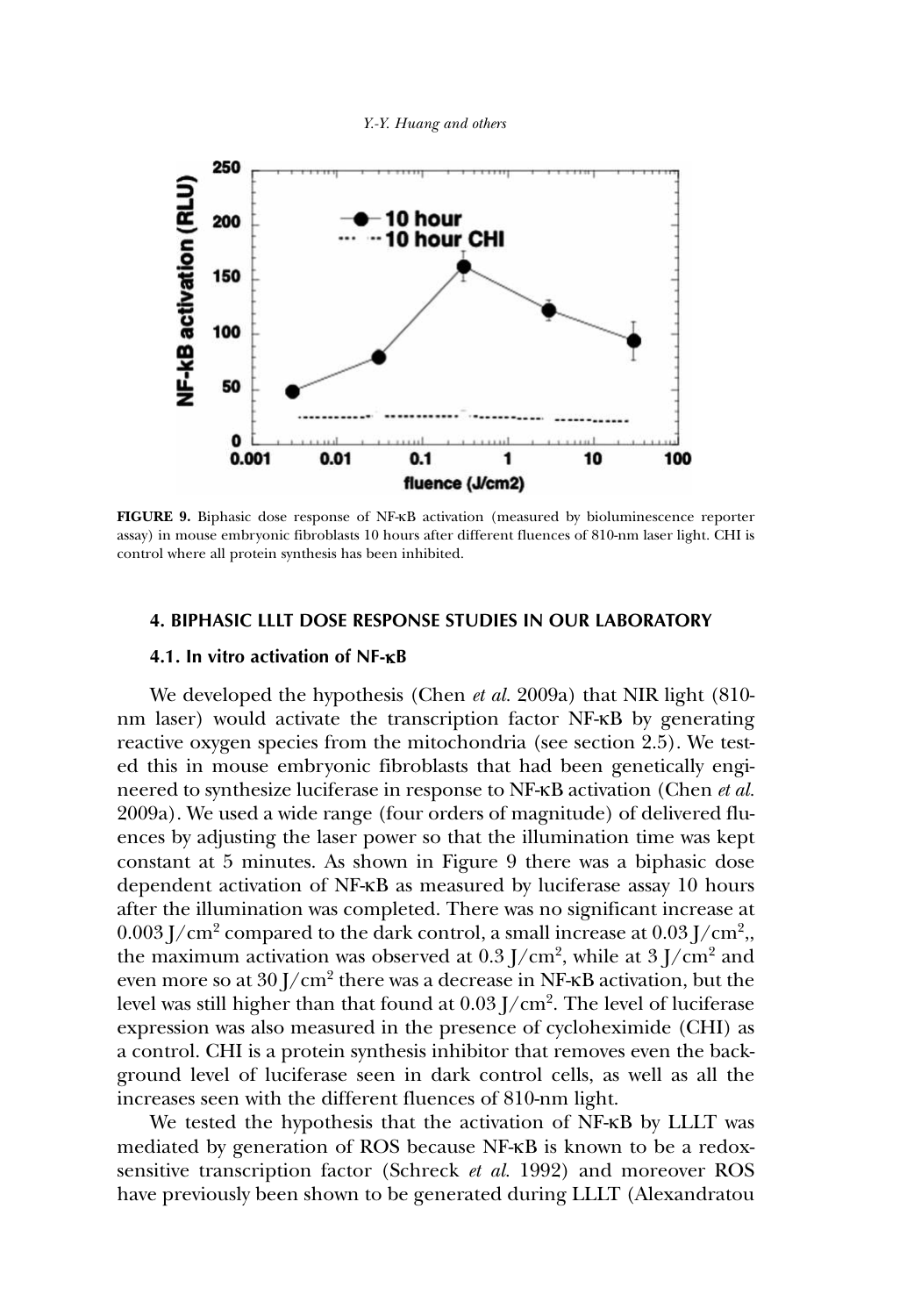*Biphasic dose response in low level light therapy*



**FIGURE 10.** Biphasic dose response in generation of ROS as detected by fluorescence probe under same conditions as Fig 9 but measured at 5 minutes post-irradiation.

*et al.* 2002; Lubart *et al.* 2005; Pal *et al.* 2007). We used dichlorodihydrofluorescein diacetate (DCHF-DA) which is taken up into cells, hydrolyzed and oxidized to a fluorescent form by most species of ROS probably via lipid peroxides (Diaz *et al.* 2003). As can be seen in Figure 10 even the low fluence of 0.003 J/cm<sup>2</sup> produced detectable levels of ROS, greater at 0.03  $J/cm<sup>2</sup>$  and maximum at 0.3  $J/cm<sup>2</sup>$  with a slight decrease observed at 3 J/cm<sup>2</sup>. The maximum level observed at  $0.3$  J/cm<sup>2</sup> was only slightly less than that observed inside the cells after addition of hydrogen peroxide to the extracellular medium.

### **4.2. Mouse wound healing**

In an in vivo study (Demidova-Rice *et al.* 2007) we used a set of fluences of 635-nm  $(+/-15$ -nm) light delivered from a filtered lamp. The model was a full thickness dorsal excisional wound in BALB/c mice treated with a single exposure to light 30 minutes after wounding. These fluences were 1, 2, 10 and 50  $1/cm<sup>2</sup>$  delivered at constant fluence rate of 100  $mW/cm<sup>2</sup>$  and taking 10, 20, 100 and 500 seconds respectively. In this model the untreated wound tends to expand for 2-3 days after it was made, but even a brief exposure to light soon after wounding, reduces or stops the expansion of the wound and the integrated time course of the wound size can therefore be significantly reduced. Our hypothesis is that fibroblasts in the edge of the wounded dermis can be transformed into myofibroblasts, and the contractile nature of these cells with their smooth muscle actin fibers prevents the wound expanding. It should be noted that the fibroblast-myofibroblast transition can be mediated by NF-κB activation (Watson *et al.* 2008). As shown in Figure 11 there was a bipha-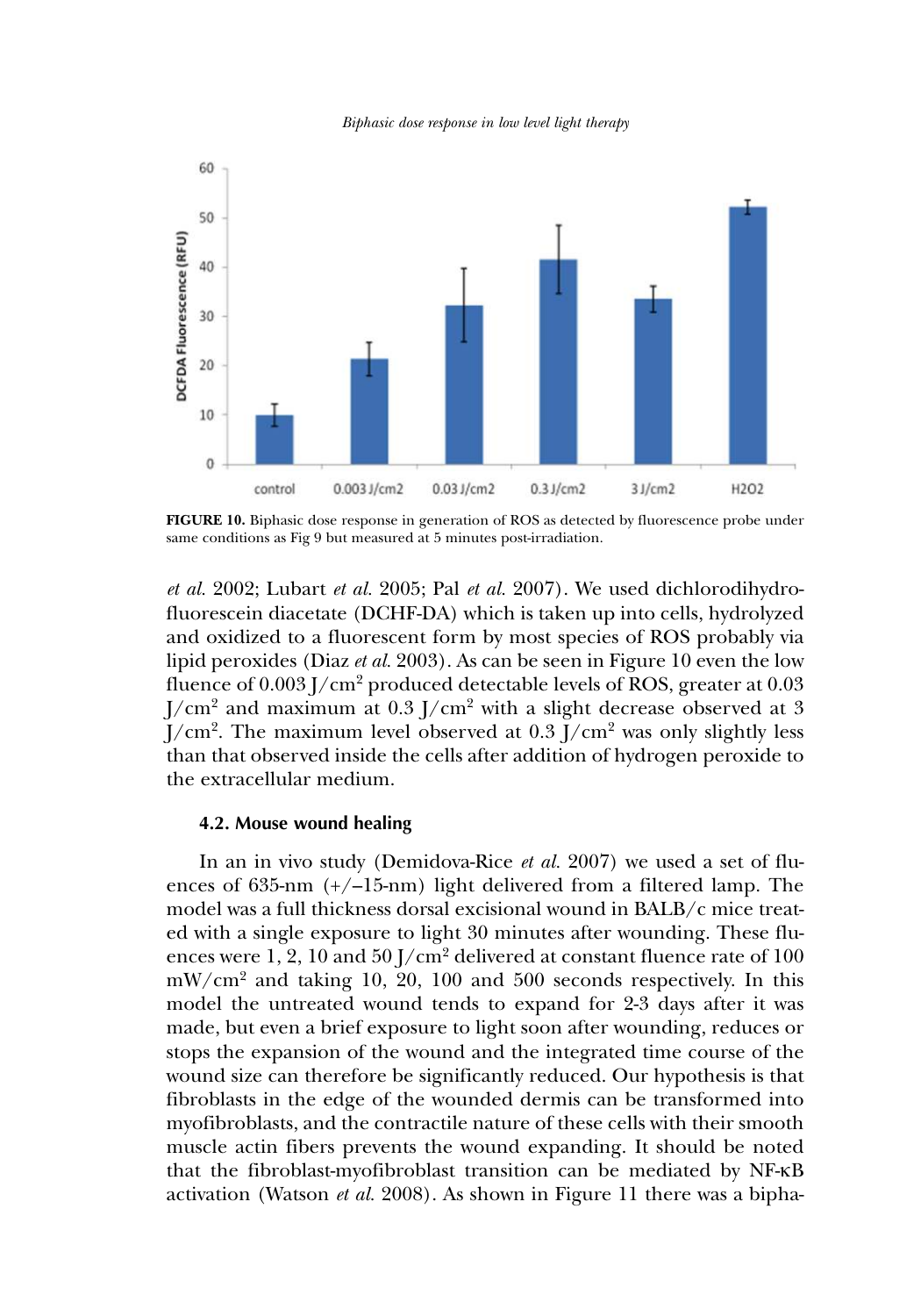



**FIGURE 11.** Biphasic dose response in measured difference in integrated area under the curve of time course of wound size compared to no treatment control, with a clear maximum seen at  $2$  J/cm<sup>2</sup>, and the high dose of  $50$  J/cm<sup>2</sup> gave a worsening of the wound healing time curve.

sic dose response with positive effects (difference in integrated area under the curve of time course of wound size compared to no treatment control) seen in low doses with a clear maximum seen at  $2$  J/cm<sup>2</sup>, and the high dose of  $50$  J/cm<sup>2</sup> actually gave a worsening of the wound healing time curve i.e. there was a greater expansion of the wound compared with non-treated controls.

## **4.3. Rat arthritis**

In another in vivo study (Castano *et al.* 2007) we investigated whether LLLT using an 810-nm laser could have a therapeutic effect in a rat model of inflammatory arthritis caused by zymosan injected into their knee joints. In this model the severity of the arthritis is quantified by measuring the diameter of the swollen joint every day and plotting a time course for each joint. We compared illumination regimens consisting of a high and low fluence (3 and 30 J/cm $^2$ ), delivered at high and low irradiance (5 and 50 mW/cm<sup>2</sup> ) using 810-nm laser light daily for 5 days, with the positive control of conventional corticosteroid (dexamethasone) therapy.

As shown in Figure 12 three of the illumination regimens were effective in reducing the mean integrated knee swelling almost as much as the positive control of the powerful steroid, dexamathasone; these were 3  $J/cm<sup>2</sup>$  delivered at 5 mW/cm<sup>2</sup> and 30  $J/cm<sup>2</sup>$  delivered at 50 mW/cm<sup>2</sup> both of which took 10 minutes, and 30  $\rm J/cm^2$  delivered at 5 mW/cm<sup>2</sup> which took 100 minutes. The only ineffective dose regimen was  $3$  J/cm<sup>2</sup>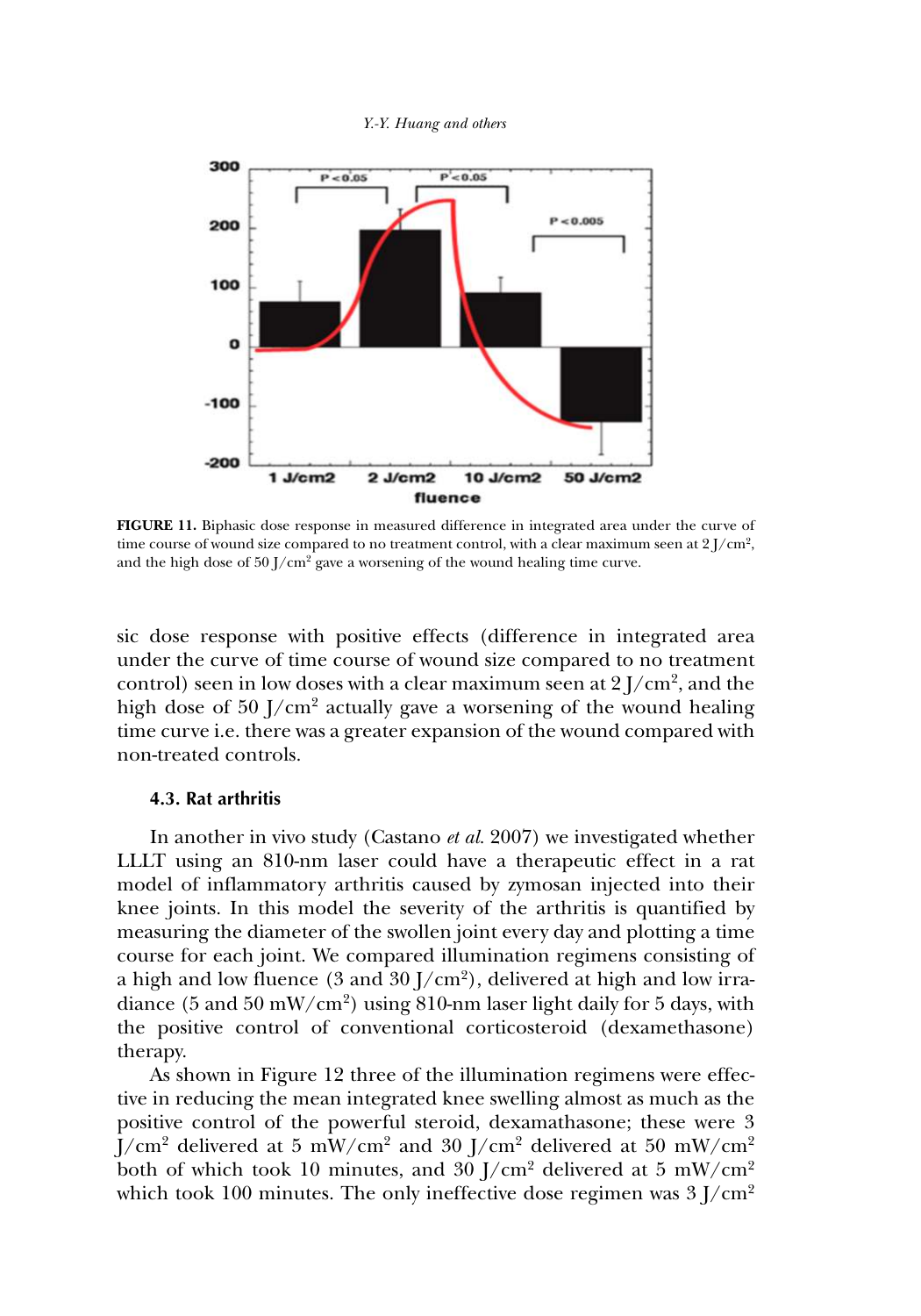*Biphasic dose response in low level light therapy*



**FIGURE 12.** Dose response of illumination time found in a study of 810-nm laser to treat zymosaninduced arthritis in rats. Integrated curves of knee circumference versus time were compared. Three LLLT regimens were equally successful where the illumination time was either 100 minutes or 10 minutes, but the ineffective regimen only had a 1 minute illumination time.

delivered at 50 mW/cm<sup>2</sup> which took the comparatively short time of 1 minute to deliver. This observation led us to propose that the illumination time was an important parameter in some LLLT applications.

## **5. POSSIBLE EXPLANATIONS FOR BIPHASIC DOSE RESPONSE IN LLLT**

The repeated observations that have been made of the biphasic dose response phenomenon in LLLT require some explanation. The natural assumption that is frequently made is, that if a small dose of red or nearinfrared light produces a significant therapeutic effect, then a larger dose should produce an even more beneficial effect. This natural assumption is frequently not the case. We here propose three possible explanations for the existence of the biphasic dose response based upon mechanistic considerations outlined in section 2.

## **5.1. Excessive ROS**

As discussed in 2.5 the light mediated generation of reactive oxygen species has been observed in many in vitro studies and has been proposed to account for the cellular changes observed after LLLT via activation of redox sensitive transcription factors (Chen *et al.* 2009a). The evidence of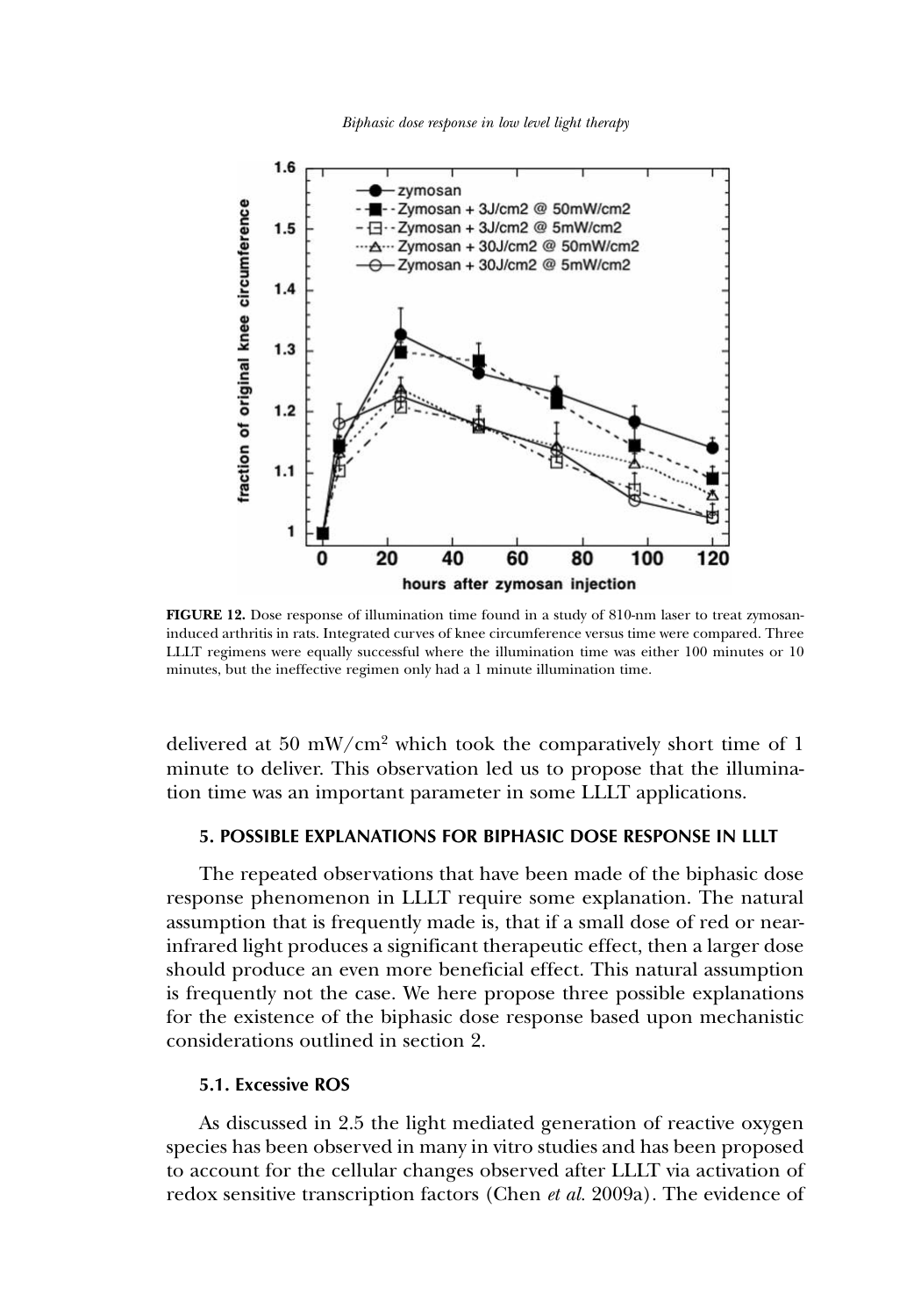ROS mediated activation of NF-κB in MEF cells presented in 4.1 provides additional support for this hypothesis (Chen *et al.* 2009a). It is well-accepted that ROS can have both beneficial and harmful effects (Huang and Zheng 2006). Hydrogen peroxide is often used to kill cells in vitro (Imlay 2008). Other ROS such as singlet oxygen (Klotz *et al.* 2003) and hydroxyl radicals (Pryor *et al.* 2006) are thought to be harmful even at low concentrations. The concept of biphasic dose response in fact is well established in the field of oxidative stress (Day and Suzuki 2005). If the generation of ROS can be shown to be dose dependent on the delivered energy fluence this may provide an explanation for the stimulation and inhibition observed with low and high light fluences.

## **5.2. Excessive NO**

The other mechanistic hypothesis that is put forward to explain the cellular effects of LLLT relates to the photolysis of nitrosylated proteins that releases free NO (see section 2.6). Again the literature has many papers that discuss the so-called two-faced or "Janus" molecule NO (Anggard 1994; Lane and Gross 1999). NO can be either protective or harmful depending on the dose and particularly on the cell or tissue type where it is generated (Calabrese 2001a).

## **5.3. Activation of a cytotoxic pathway**

The third hypothesis to explain the biphasic dose response of LLLT is the idea that the protective and stimulatory effects of light occur at low doses, but there is an additional pathway that leads to damaging effects of light that only occurs at high doses, and effectively overwhelms the beneficial effects of low doses of light. Work from South China Normal University provides some support for this hypothesis. Low doses of LLLT were found to phosphorylate hepatocyte growth factor receptor (c-Met), and initiate signaling via cyclic AMP and Jun kinase and Src (Gao and Xing 2009). By contrast, high dose LLLT was found to induce apoptosis via a mitochondrial caspase-3 pathway and cytochrome c release was attributed to opening of the mitochondrial permeability transition pore caused by high-level intracellular reactive oxygen species (ROS) generation (Wu *et al.* 2009). A secondary signaling pathway through Bax activation was observed (Wu *et al.* 2009).

#### **6. SUMMARY AND CONCLUSION**

LLLT delivered at low doses tends to work better than the same wavelength delivered at high levels, which illustrates the basic concept of biphasic dose response or hormesis (Calabrese 2001b). In general, fluences of red or NIR as low as 3 or 5  $1/cm<sup>2</sup>$  will be beneficial in vivo, but a large dose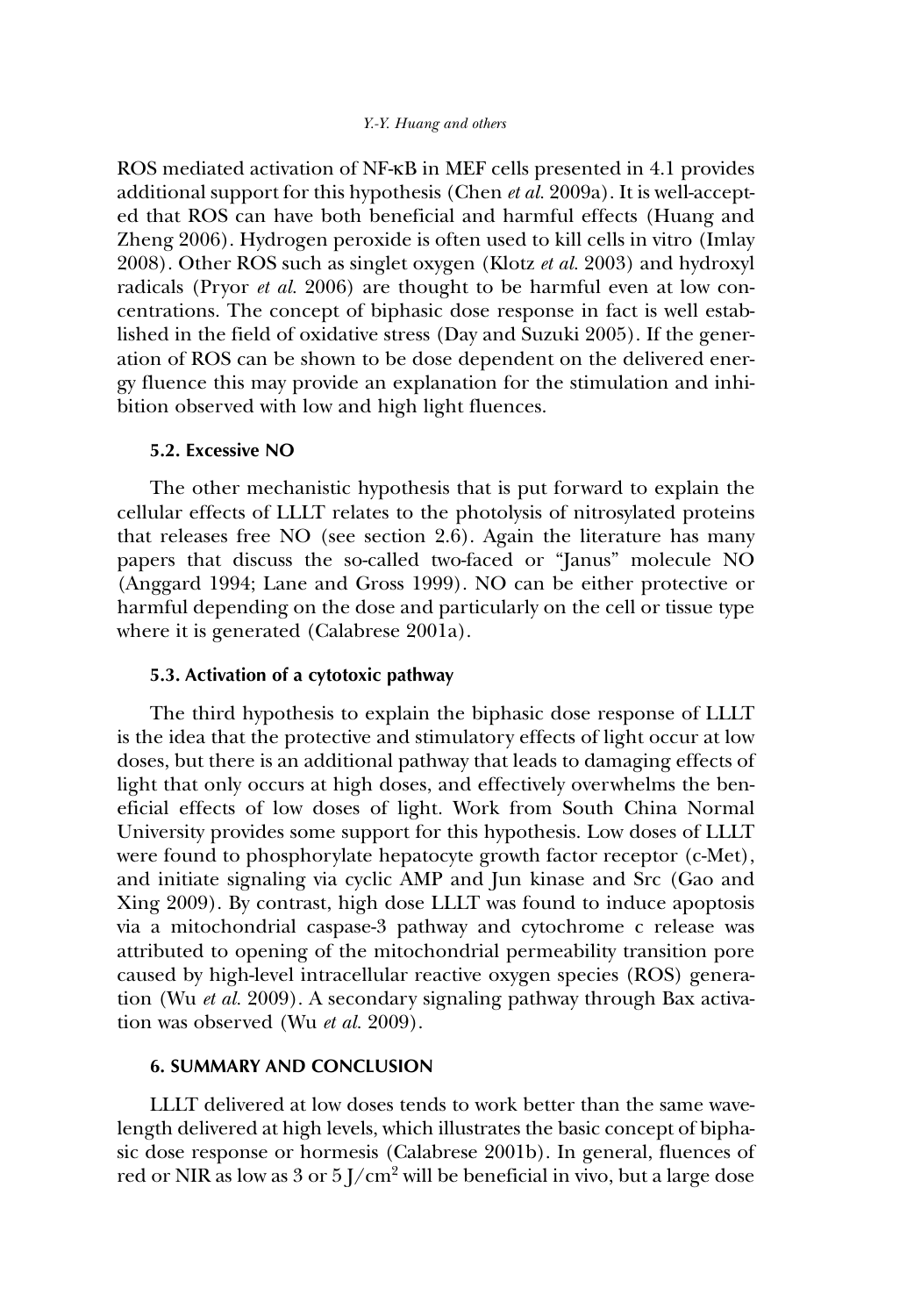like 50 or 100  $J/cm^2$  will lose the beneficial effect and may even become detrimental. The molecular and cellular mechanisms LLLT suggest that photons are absorbed by the mitochondria; they stimulate more ATP production and low levels of ROS, which then activates transcription factors, such as NF-κB, to induce many gene transcript products responsible for the beneficial effects of LLLT. ROS are well known to stimulate cellular proliferation of low levels, but inhibit proliferation and kill cells at high levels. Nitric oxide is also involved in LLLT, and may be photo-released from its binding sites in the respiratory chain and elsewhere. It is possible that NO release in low amounts by low dose light may be beneficial, while high levels released by high dose LLLT may be damaging. The third possibility is that LLLT may activate transcription factors, upregulating protective proteins which are anti-apoptotic, and generally promote cell survival. In contrast, it is entirely possible that different transcription factors and cell-signaling pathways, that promote apoptosis, could be activated after higher light exposure. We believe that further advances in the mechanistic understanding of LLLT will continue to be made in the near future. These advances will lead to greater acceptance of LLLT in mainstream medicine and may lead to LLLT being used for serious diseases such as stroke, heart attack and degenerative brain diseases. Nevertheless the concept of biphasic dose response or LLLT hormesis (low levels of light are good for you, while high levels are bad for you) will remain.

#### **ACKNOWLEDGMENTS**

Research in the Hamblin laboratory is supported by the US NIH (grants R01CA/AI838801 and R01AI050875 to MRH).

#### **REFERENCES**

- Ad N and Oron U. 2001. Impact of low level laser irradiation on infarct size in the rat following myocardial infarction. Int J Cardiol 80:109-16.
- Agaiby AD, Ghali LR, Wilson R, and Dyson M. 2000. Laser modulation of angiogenic factor production by T-lymphocytes. Lasers Surg Med 26:357-63.
- Aimbire F, Albertini R, Pacheco MT, Castro-Faria-Neto HC, Leonardo PS, Iversen VV, Lopes-Martins RA, and Bjordal JM. 2006. Low-level laser therapy induces dose-dependent reduction of TNFalpha levels in acute inflammation. Photomed Laser Surg 24:33-7.
- al-Watban FA and Andres BL. 2001. The effect of He-Ne laser (632.8 nm) and Solcoseryl in vitro. Lasers Med Sci 16:267-75.
- Alexandratou E, Yova D, Handris P, Kletsas D, and Loukas S. 2002. Human fibroblast alterations induced by low power laser irradiation at the single cell level using confocal microscopy. Photochem Photobiol Sci 1:547-52.
- Anders J, Romanczyk T, Moges H, Ilev I, Waynant R, and Longo L. 2007. Light Interaction With Human Central Nervous System Progenitor Cells. NAALT conference proceedings. 2007
- Anggard E. 1994. Nitric oxide: mediator, murderer, and medicine. Lancet 343:1199-206.
- Basford JR, Sheffield CG, and Harmsen WS. 1999. Laser therapy: a randomized, controlled trial of the effects of low-intensity Nd:YAG laser irradiation on musculoskeletal back pain. Arch Phys Med Rehabil 80:647-52.
- Bertolucci LE and Grey T. 1995. Clinical analysis of mid-laser versus placebo treatment of arthralgic TMJ degenerative joints. Cranio 13:26-9.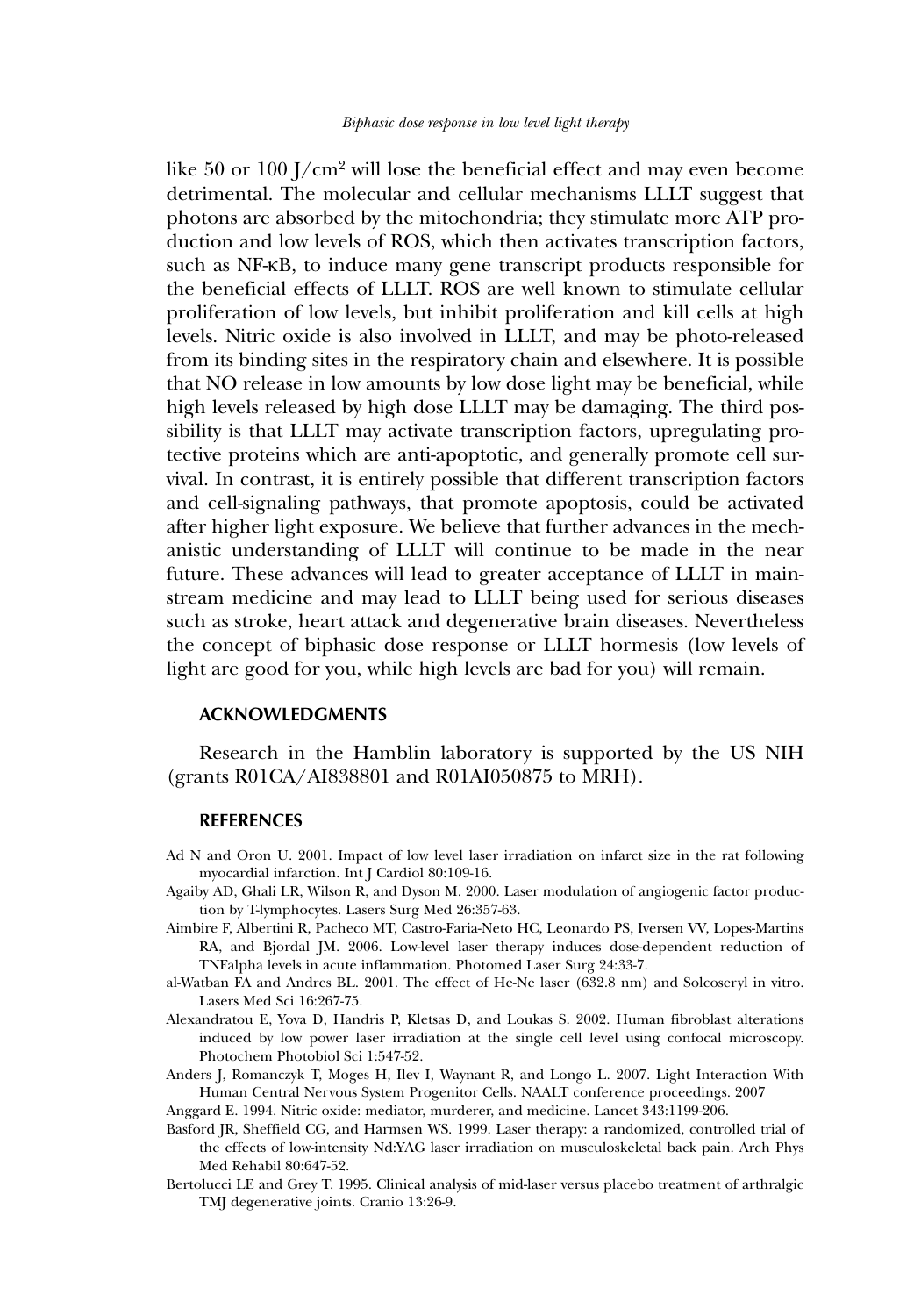- Bjordal JM, Couppe C, Chow RT, Tuner J, and Ljunggren EA. 2003. A systematic review of low level laser therapy with location-specific doses for pain from chronic joint disorders. Aust J Physiother 49:107-16.
- Bjordal JM, Johnson MI, Iversen V, Aimbire F, and Lopes-Martins RA. 2006a. Photoradiation in acute pain: a systematic review of possible mechanisms of action and clinical effects in randomized placebo-controlled trials. Photomed Laser Surg 24:158-68.
- Bjordal JM, Johnson MI, Lopes-Martins RA, Bogen B, Chow R, and Ljunggren AE. 2007. Short-term efficacy of physical interventions in osteoarthritic knee pain. A systematic review and metaanalysis of randomised placebo-controlled trials. BMC Musculoskelet Disord 8:51.
- Bjordal JM, Lopes-Martins RA, and Iversen VV. 2006b. A randomised, placebo controlled trial of low level laser therapy for activated Achilles tendinitis with microdialysis measurement of peritendinous prostaglandin E2 concentrations. Br J Sports Med 40:76-80; discussion 76-80.
- Bolton P, Young S, and Dyson M. 1991. Macrophage responsiveness to light therapy with varying power and energy densities. Laser Ther 3:6-9.
- Brindley GS. 1952. The Bunsen-Roscoe law for the human eye at very short durations. J Physiol 118:135–139.
- Brondon P, Stadler I, and Lanzafame RJ. 2005. A study of the effects of phototherapy dose interval on photobiomodulation of cell cultures. Lasers Surg Med 36:409-13.
- Brown GC. 2001. Regulation of mitochondrial respiration by nitric oxide inhibition of cytochrome c oxidase. Biochim Biophys Acta 1504:46-57.
- Caetano KS, Frade MA, Minatel DG, Santana LA, and Enwemeka CS. 2009. Phototherapy Improves Healing of Chronic Venous Ulcers. Photomed Laser Surg
- Calabrese EJ. 2001a. Nitric oxide: biphasic dose responses. Crit Rev Toxicol 31:489-501.
- Calabrese EJ. 2001b. The future of hormesis: where do we go from here? Crit Rev Toxicol 31:637-48.
- Calabrese EJ. 2002. Hormesis: changing view of the dose-response, a personal account of the history and current status. Mutat Res 511:181-9.
- Calabrese EJ. 2004a. Hormesis: a revolution in toxicology, risk assessment and medicine. EMBO Rep 5 Spec No:S37-40.
- Calabrese EJ. 2004b. Hormesis: from marginalization to mainstream: a case for hormesis as the default dose-response model in risk assessment. Toxicol Appl Pharmacol 197:125-36.
- Calabrese EJ. 2005. Hormetic dose-response relationships in immunology: occurrence, quantitative features of the dose response, mechanistic foundations, and clinical implications. Crit Rev Toxicol 35:89-295.
- Carati CJ, Anderson SN, Gannon BJ, and Piller NB. 2003. Treatment of postmastectomy lymphedema with low-level laser therapy: a double blind, placebo-controlled trial. Cancer 98:1114-22.
- Castano AP, Dai T, Yaroslavsky I, Cohen R, Apruzzese WA, Smotrich MH, and Hamblin MR. 2007. Low-level laser therapy for zymosan-induced arthritis in rats: Importance of illumination time. Lasers Surg Med 39:543-50.
- Chen AC-H, Arany PR, Huang Y-Y, Tomkinson EM, Saleem T, Yull FE, Blackwell TS, and Hamblin MR. (2009a). Low level laser therapy activates NF-κB via generation of reactive oxygen species in mouse embryonic fibroblasts. In Mechanisms for Low-Light Therapy IV, Hamblin, M.R., Anders, J.J. & Waynant, R.W. (eds), Vol. 7165. pp. doi: 10.1117/12.809605. The International Society for Optical Engineering, Bellingham, WA, : San Jose.
- Chen AC-H, Arany PR, Huang YY, Tomkinson EM, Saleem T, Yull FE, Blackwell TS, and Hamblin MR. 2009b. Low level laser therapy activates NF-κB via generation of reactive oxygen species in mouse embryonic fibroblasts. Proc SPIE in press:
- Chow RT, Heller GZ, and Barnsley L. 2006. The effect of 300 mW, 830 nm laser on chronic neck pain: a double-blind, randomized, placebo-controlled study. Pain 124:201-10.
- Corazza AV, Jorge J, Kurachi C, and Bagnato VS. 2007. Photobiomodulation on the angiogenesis of skin wounds in rats using different light sources. Photomed Laser Surg 25:102-6.
- Day RM and Suzuki YJ. 2005. Cell proliferation, reactive oxygen and cellular glutathione. Dose Response 3:425-42.
- Demidova-Rice TN, Salomatina EV, Yaroslavsky AN, Herman IM, and Hamblin MR. 2007. Low-level light stimulates excisional wound healing in mice. Lasers Surg Med 39:706-15.
- Diaz G, Liu S, Isola R, Diana A, and Falchi AM. 2003. Mitochondrial localization of reactive oxygen species by dihydrofluorescein probes. Histochem Cell Biol 120:319-25.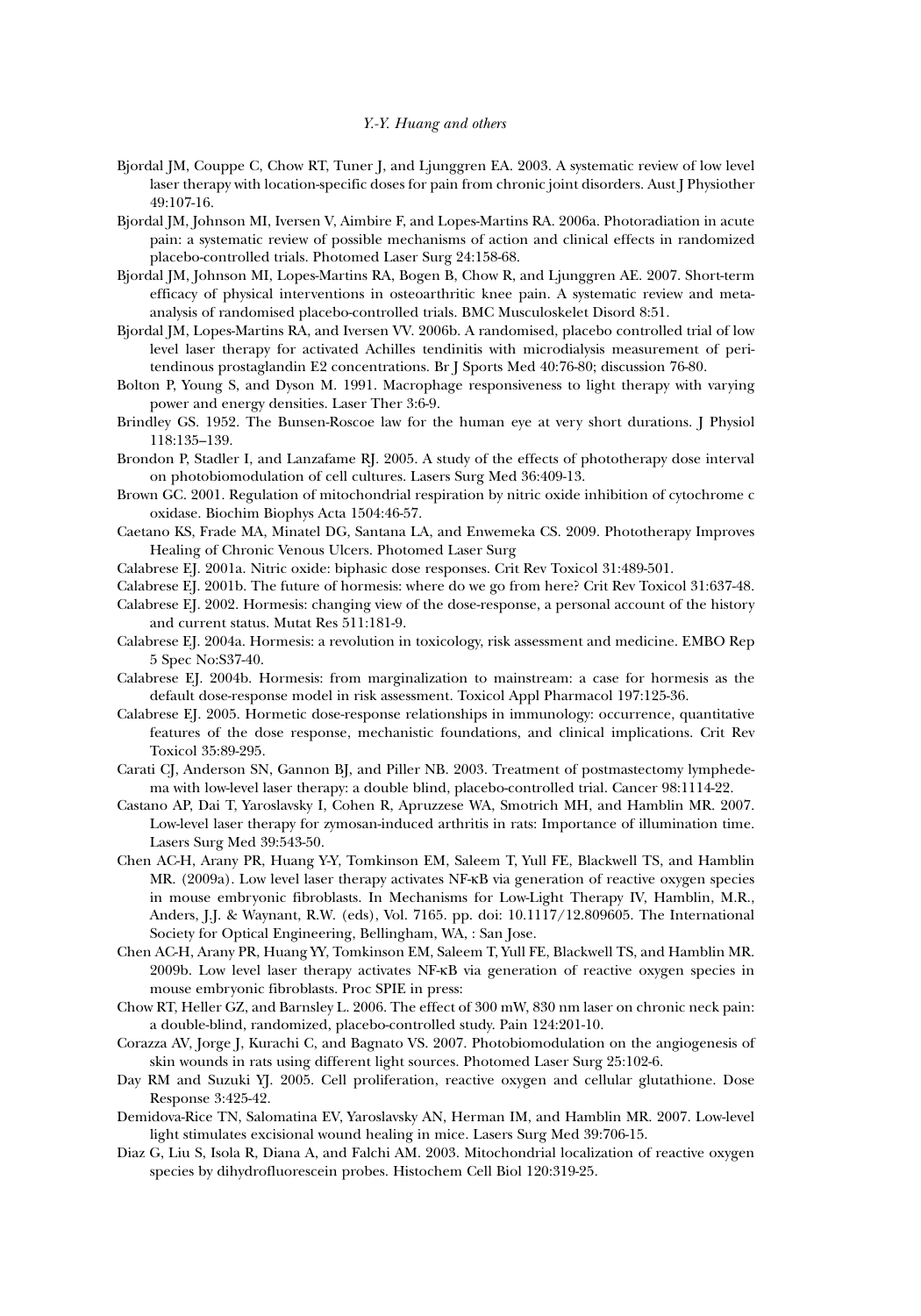- Fillipin LI, Mauriz JL, Vedovelli K, Moreira AJ, Zettler CG, Lech O, Marroni NP, and Gonzalez-Gallego J. 2005. Low-level laser therapy (LLLT) prevents oxidative stress and reduces fibrosis in rat traumatized Achilles tendon. Lasers Surg Med 37:293-300.
- Gao X and Xing D. 2009. Molecular mechanisms of cell proliferation induced by low power laser irradiation. J Biomed Sci 16:4.
- Gavish L, Perez L, and Gertz SD. 2006. Low-level laser irradiation modulates matrix metalloproteinase activity and gene expression in porcine aortic smooth muscle cells. Lasers Surg Med 38:779-86.
- Gigo-Benato D, Geuna S, de Castro Rodrigues A, Tos P, Fornaro M, Boux E, Battiston B, and Giacobini-Robecchi MG. 2004. Low-power laser biostimulation enhances nerve repair after endto-side neurorrhaphy: a double-blind randomized study in the rat median nerve model. Lasers Med Sci 19:57-65.
- Ginsbach G. 1979. Laser induced stimulation of woundhealing in bad healing wounds. Proc Laser '79 Opto Elektronics Conf Munich. IPC Science and Technology Press Guildford UK 5.
- Goncalves WL, Souza FM, Conti CL, Cirqueira JP, Rocha WA, Pires JG, Barros LA, and Moyses MR. 2007. Influence of He-Ne laser therapy on the dynamics of wound healing in mice treated with anti-inflammatory drugs. Braz J Med Biol Res 40:877-84.
- Greco M, Guida G, Perlino E, Marra E, and Quagliariello E. 1989. Increase in RNA and protein synthesis by mitochondria irradiated with helium-neon laser. Biochem Biophys Res Commun 163:1428-34.
- Grossman N, Schneid N, Reuveni H, Halevy S, and Lubart R. 1998. 780 nm low power diode laser irradiation stimulates proliferation of keratinocyte cultures: involvement of reactive oxygen species. Lasers Surg Med 22:212-8.
- Gupta AK, Filonenko N, Salansky N, and Sauder DN. 1998. The use of low energy photon therapy (LEPT) in venous leg ulcers: a double-blind, placebo-controlled study. Dermatol Surg 24:1383-6.
- Gur A, Sarac AJ, Cevik R, Altindag O, and Sarac S. 2004. Efficacy of 904 nm gallium arsenide low level laser therapy in the management of chronic myofascial pain in the neck: a double-blind and randomize-controlled trial. Lasers Surg Med 35:229-35.
- Hashimoto K, Kemmotsu O, Otsuka H, Numazawa R, and Ohta Y. 1997. Efficacy of laser irradiation on the area near the stellate ganglion is dose-dependent: a double-blind crossover placebo-controlled study. Laser Therapy 7:5.
- Hawkins D and Abrahamse H. 2006a. Effect of multiple exposures of low-level laser therapy on the cellular responses of wounded human skin fibroblasts. Photomed Laser Surg 24:705-14.
- Hawkins DH and Abrahamse H. 2006b. The role of laser fluence in cell viability, proliferation, and membrane integrity of wounded human skin fibroblasts following helium-neon laser irradiation. Lasers Surg Med 38:74-83.
- Hopkins JT, McLoda TA, Seegmiller JG, and David Baxter G. 2004. Low-level laser therapy facilitates superficial wound healing in humans: a triple-blind, sham-controlled study. J Athl Train 39:223-229.
- Huang SS and Zheng RL. 2006. Biphasic regulation of angiogenesis by reactive oxygen species. Pharmazie 61:223-9.
- Imlay JA. 2008. Cellular defenses against superoxide and hydrogen peroxide. Annu Rev Biochem 77:755-76.
- Karu T. 1989. Laser biostimulation: a photobiological phenomenon. J Photochem Photobiol B 3:638-40.
- Karu T. 1999. Primary and secondary mechanisms of action of visible to near-IR radiation on cells. J Photochem Photobiol B 49:1-17.
- Karu TI and Afanas'eva NI. 1995. Cytochrome c oxidase as the primary photoacceptor upon laser exposure of cultured cells to visible and near IR-range light. Dokl Akad Nauk 342:693-5.
- Karu TI and Kolyakov SF. 2005. Exact action spectra for cellular responses relevant to phototherapy. Photomed Laser Surg 23:355-61.
- Karu TI, Pyatibrat LV, and Ryabykh TP. 1997. Nonmonotonic behavior of the dose dependence of the radiation effect on cells in vitro exposed to pulsed laser radiation at lambda = 820 nm. Lasers Surg Med 21:485-92.
- Klotz LO, Kroncke KD, and Sies H. 2003. Singlet oxygen-induced signaling effects in mammalian cells. Photochem Photobiol Sci 2:88-94.
- Kreisler M, Christoffers AB, Willershausen B, and d'Hoedt B. 2003. Effect of low-level GaAlAs laser irradiation on the proliferation rate of human periodontal ligament fibroblasts: an in vitro study. J Clin Periodontol 30:353-8.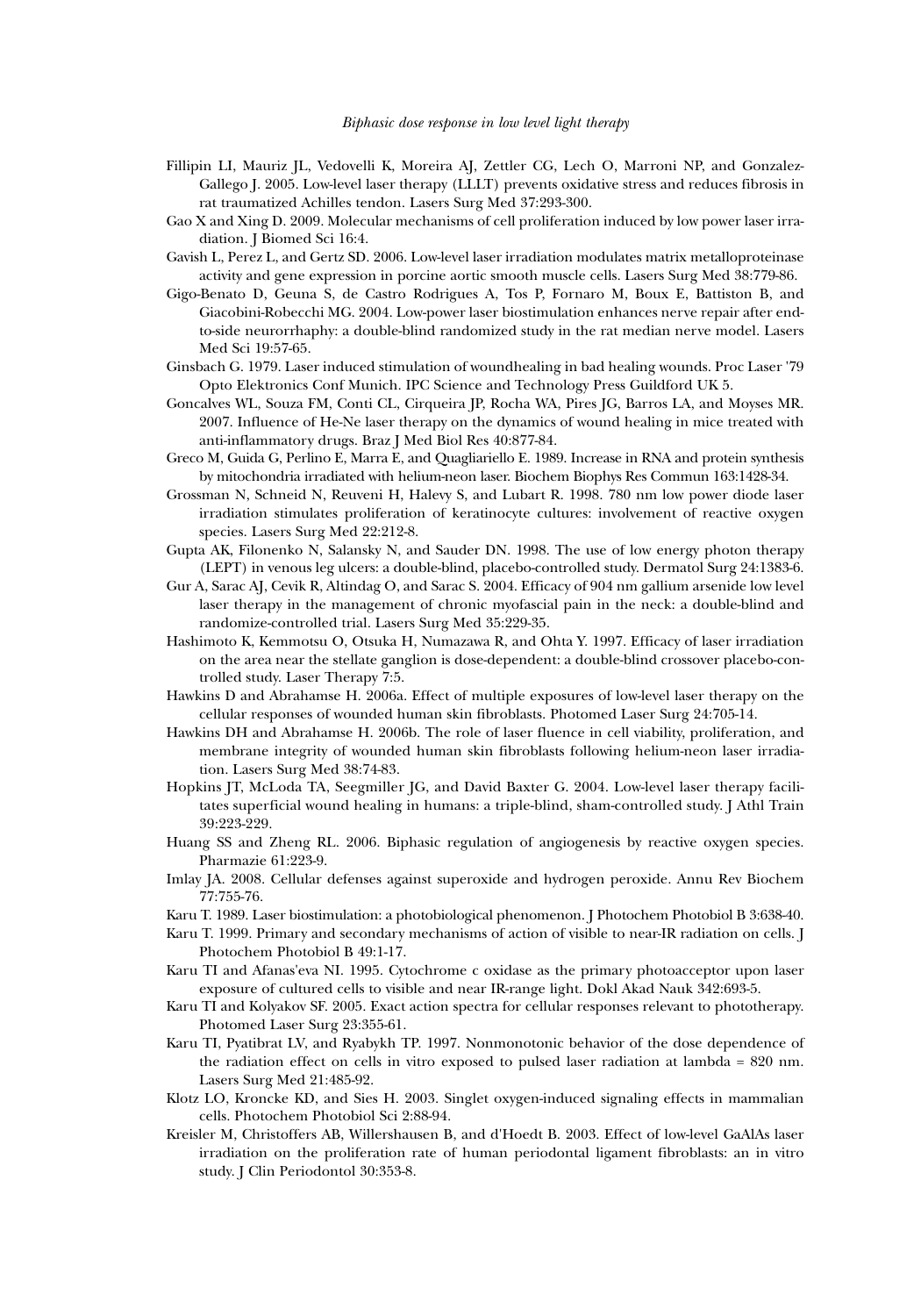- Lampl Y, Zivin JA, Fisher M, Lew R, Welin L, Dahlof B, Borenstein P, Andersson B, Perez J, Caparo C, Ilic S, and Oron U. 2007. Infrared Laser Therapy for Ischemic Stroke: A New Treatment Strategy. Results of the NeuroThera Effectiveness and Safety Trial-1 (NEST-1). Stroke
- Lane N. 2006. Cell biology: power games. Nature 443:901-3.
- Lane P and Gross SS. 1999. Cell signaling by nitric oxide. Semin Nephrol 19:215-29.
- Lanzafame RJ, Stadler I, Kurtz AF, Connelly R, Peter TA, Sr., Brondon P, and Olson D. 2007. Reciprocity of exposure time and irradiance on energy density during photoradiation on wound healing in a murine pressure ulcer model. Lasers Surg Med 39:534-42.
- Lapchak PA, Han MK, Salgado KF, Streeter J, and Zivin JA. 2008. Safety profile of transcranial nearinfrared laser therapy administered in combination with thrombolytic therapy to embolized rabbits. Stroke 39:3073-8.
- Lavi R, Shainberg A, Friedmann H, Shneyvays V, Rickover O, Eichler M, Kaplan D, and Lubart R. 2003. Low energy visible light induces reactive oxygen species generation and stimulates an increase of intracellular calcium concentration in cardiac cells. J Biol Chem 278:40917-22.
- Leal Junior EC, Lopes-Martins RA, Baroni BM, De Marchi T, Taufer D, Manfro DS, Rech M, Danna V, Grosselli D, Generosi RA, Marcos RL, Ramos L, and Bjordal JM. 2008a. Effect of 830 nm lowlevel laser therapy applied before high-intensity exercises on skeletal muscle recovery in athletes. Lasers Med Sci
- Leal Junior EC, Lopes-Martins RA, Vanin AA, Baroni BM, Grosselli D, De Marchi T, Iversen VV, and Bjordal JM. 2008b. Effect of 830 nm low-level laser therapy in exercise-induced skeletal muscle fatigue in humans. Lasers Med Sci
- Loevschall H and Arenholt-Bindslev D. 1994. Effect of low level diode laser irradiation of human oral mucosa fibroblasts in vitro. Lasers Surg Med 14:347-54.
- Lopes-Martins RA, Albertini R, Martins PS, Bjordal JM, and Faria Neto HC. 2005. Spontaneous effects of low-level laser therapy (650 nm) in acute inflammatory mouse pleurisy induced by Carrageenan. Photomed Laser Surg 23:377-81.
- Lubart R, Eichler M, Lavi R, Friedman H, and Shainberg A. 2005. Low-energy laser irradiation promotes cellular redox activity. Photomed Laser Surg 23:3-9.
- Lubart R, Lavi R, Friedmann H, and Rochkind S. 2006. Photochemistry and photobiology of light absorption by living cells. Photomed Laser Surg 24:179-85.
- Lubart R, Wollman Y, Friedmann H, Rochkind S, and Laulicht I. 1992. Effects of visible and nearinfrared lasers on cell cultures. J Photochem Photobiol B 12:305-10.
- Martius F. 1923. Das Amdt-Schulz Grandgesetz. Munch Med Wschr 70:1005-1006.
- Mester E, Nagylucskay S, Waidelich W, Tisza S, Greguss P, Haina D, and Mester A. 1978. Effects of direct laser radiation on human lymphocytes. Arch Dermatol Res 263:241-5.
- Mester E, Szende. B. and Tota, J.G. 1967. Effect of laser on hair growth of mice. Kiserl Orvostud 19:628-631.
- Mitka M. 1998. 1998 NObel Prize winners are announced: three discoverers of nitric oxide activity. Jama 280:1648.
- Moore P, Ridgway TD, Higbee RG, Howard EW, and Lucroy MD. 2005. Effect of wavelength on lowintensity laser irradiation-stimulated cell proliferation in vitro. Lasers Surg Med 36:8-12.
- Morrone G, Guzzardella GA, Torricelli P, Rocca M, Tigani D, Brodano GB, Fini M, and Giardino R. 2000. Osteochondral lesion repair of the knee in the rabbit after low-power diode Ga-Al-As laser biostimulation: an experimental study. Artif Cells Blood Substit Immobil Biotechnol 28:321-36.
- Oron A, Oron U, Streeter J, de Taboada L, Alexandrovich A, Trembovler V, and Shohami E. 2007. low-level laser therapy applied transcranially to mice following traumatic brain injury significantly reduces long-term neurological deficits. J Neurotrauma 24:651-6.
- Oron U, Yaakobi T, Oron A, Hayam G, Gepstein L, Rubin O, Wolf T, and Ben Haim S. 2001a. Attenuation of infarct size in rats and dogs after myocardial infarction by low-energy laser irradiation. Lasers Surg Med 28:204-11.
- Oron U, Yaakobi T, Oron A, Mordechovitz D, Shofti R, Hayam G, Dror U, Gepstein L, Wolf T, Haudenschild C, and Haim SB. 2001b. Low-energy laser irradiation reduces formation of scar tissue after myocardial infarction in rats and dogs. Circulation 103:296-301.
- Ozcelik O, Cenk Haytac M, Kunin A, and Seydaoglu G. 2008. Improved wound healing by low-level laser irradiation after gingivectomy operations: a controlled clinical pilot study. J Clin Periodontol 35:250-4.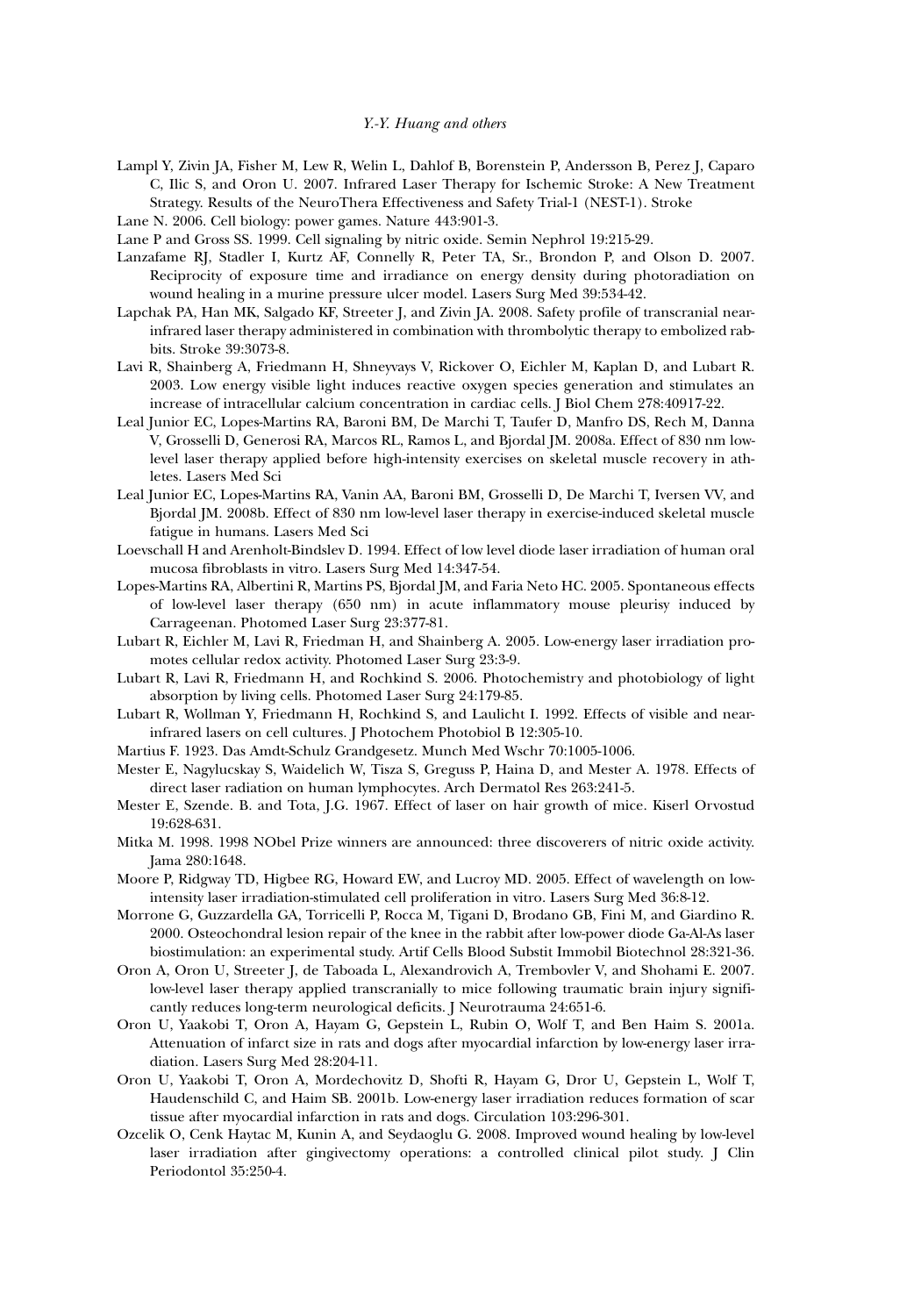#### *Biphasic dose response in low level light therapy*

- Ozdemir F, Birtane M, and Kokino S. 2001. The clinical efficacy of low-power laser therapy on pain and function in cervical osteoarthritis. Clin Rheumatol 20:181-4.
- Pal G, Dutta A, Mitra K, Grace MS, Romanczyk TB, Wu X, Chakrabarti K, Anders J, Gorman E, Waynant RW, and Tata DB. 2007. Effect of low intensity laser interaction with human skin fibroblast cells using fiber-optic nano-probes. J Photochem Photobiol B 86:252-61.
- Passarella S, Casamassima E, Molinari S, Pastore D, Quagliariello E, Catalano IM, and Cingolani A. 1984. Increase of proton electrochemical potential and ATP synthesis in rat liver mitochondria irradiated in vitro by helium-neon laser. FEBS Lett 175:95-9.
- Pryor WA, Houk KN, Foote CS, Fukuto JM, Ignarro LJ, Squadrito GL, and Davies KJ. 2006. Free radical biology and medicine: it's a gas, man! Am J Physiol Regul Integr Comp Physiol 291:R491-511.
- Rochkind S, Leider-Trejo L, Nissan M, Shamir MH, Kharenko O, and Alon M. 2007. Efficacy of 780 nm laser phototherapy on peripheral nerve regeneration after neurotube reconstruction procedure (double-blind randomized study). Photomed Laser Surg 25:137-43.
- Schreck R, Albermann K, and Baeuerle PA. 1992. Nuclear factor kappa B: an oxidative stress-responsive transcription factor of eukaryotic cells (a review). Free Radic Res Commun 17:221-37.
- Schubert MM, Eduardo FP, Guthrie KA, Franquin JC, Bensadoun RJ, Migliorati CA, Lloid CM, Eduardo CP, Walter NF, Marques MM, and Hamdi M. 2007. A phase III randomized doubleblind placebo-controlled clinical trial to determine the efficacy of low level laser therapy for the prevention of oral mucositis in patients undergoing hematopoietic cell transplantation. Support Care Cancer 15:1145-54.
- Schulz H. 1877. Uber die Theorie der Arzneimittelwirkung. Virchows Archiv 108:423--434.
- Schulz H. 1888. Uber Hefegiste. Pflügers Archiv Gesammte Physiologie 42:517-541.
- Shao XH, Yang YP, Dai J, Wu JF, and Bo AH. 2005. Effects of He-Ne laser irradiation on chronic atrophic gastritis in rats. World J Gastroenterol 11:3958-61.
- Shefer G, Partridge TA, Heslop L, Gross JG, Oron U, and Halevy O. 2002. Low-energy laser irradiation promotes the survival and cell cycle entry of skeletal muscle satellite cells. J Cell Sci 115:1461-9.
- Shiva S and Gladwin MT. 2009. Shining a light on tissue NO stores: near infrared release of NO from nitrite and nitrosylated hemes. J Mol Cell Cardiol 46:1-3.
- Sommer AP, Pinheiro AL, Mester AR, Franke RP, and Whelan HT. 2001. Biostimulatory windows in low-intensity laser activation: lasers, scanners, and NASA's light-emitting diode array system. J Clin Laser Med Surg 19:29-33.
- Stadler I, Evans R, Kolb B, Naim JO, Narayan V, Buehner N, and Lanzafame RJ. 2000. In vitro effects of low-level laser irradiation at 660 nm on peripheral blood lymphocytes. Lasers Surg Med 27:255-61.
- Stebbing AR. 1982. Hormesis; the stimulation of growth by low levels of inhibitors. Sci Tot Environ 22:213-234.
- Stelian J, Gil I, Habot B, Rosenthal M, Abramovici I, Kutok N, and Khahil A. 1992. Improvement of pain and disability in elderly patients with degenerative osteoarthritis of the knee treated with narrow-band light therapy. J Am Geriatr Soc 40:23-6.
- Stergioulas A, Stergioula M, Aarskog R, Lopes-Martins RA, and Bjordal JM. 2008. Effects of low-level laser therapy and eccentric exercises in the treatment of recreational athletes with chronic achilles tendinopathy. Am J Sports Med 36:881-7.
- Storz P. 2007. Mitochondrial ROS--radical detoxification, mediated by protein kinase D. Trends Cell Biol 17:13-8.
- Sutherland JC. 2002. Biological effects of polychromatic light. Photochem Photobiol 76:164-70.
- Tafur J and Mills PJ. 2008. Low-intensity light therapy: exploring the role of redox mechanisms. Photomed Laser Surg 26:323-8.
- Townsend JF and Luckey TD. 1960. Hormoligosis in pharmacology. J Am Med Assoc 173:44-48.
- Tumilty S, Munn J, McDonough S, Hurley DA, Basford JR, and Baxter GD. 2009. Low Level Laser Treatment of Tendinopathy: A Systematic Review with Meta-analysis Photomed Laser Surg Ahead of print:
- Vasseljen O, Jr., Hoeg N, Kjeldstad B, Johnsson A, and Larsen S. 1992. Low level laser versus placebo in the treatment of tennis elbow. Scand J Rehabil Med 24:37-42.
- Watson MR, Wallace K, Gieling RG, Manas DM, Jaffray E, Hay RT, Mann DA, and Oakley F. 2008. NFkappaB is a critical regulator of the survival of rodent and human hepatic myofibroblasts. J Hepatol 48:589-97.